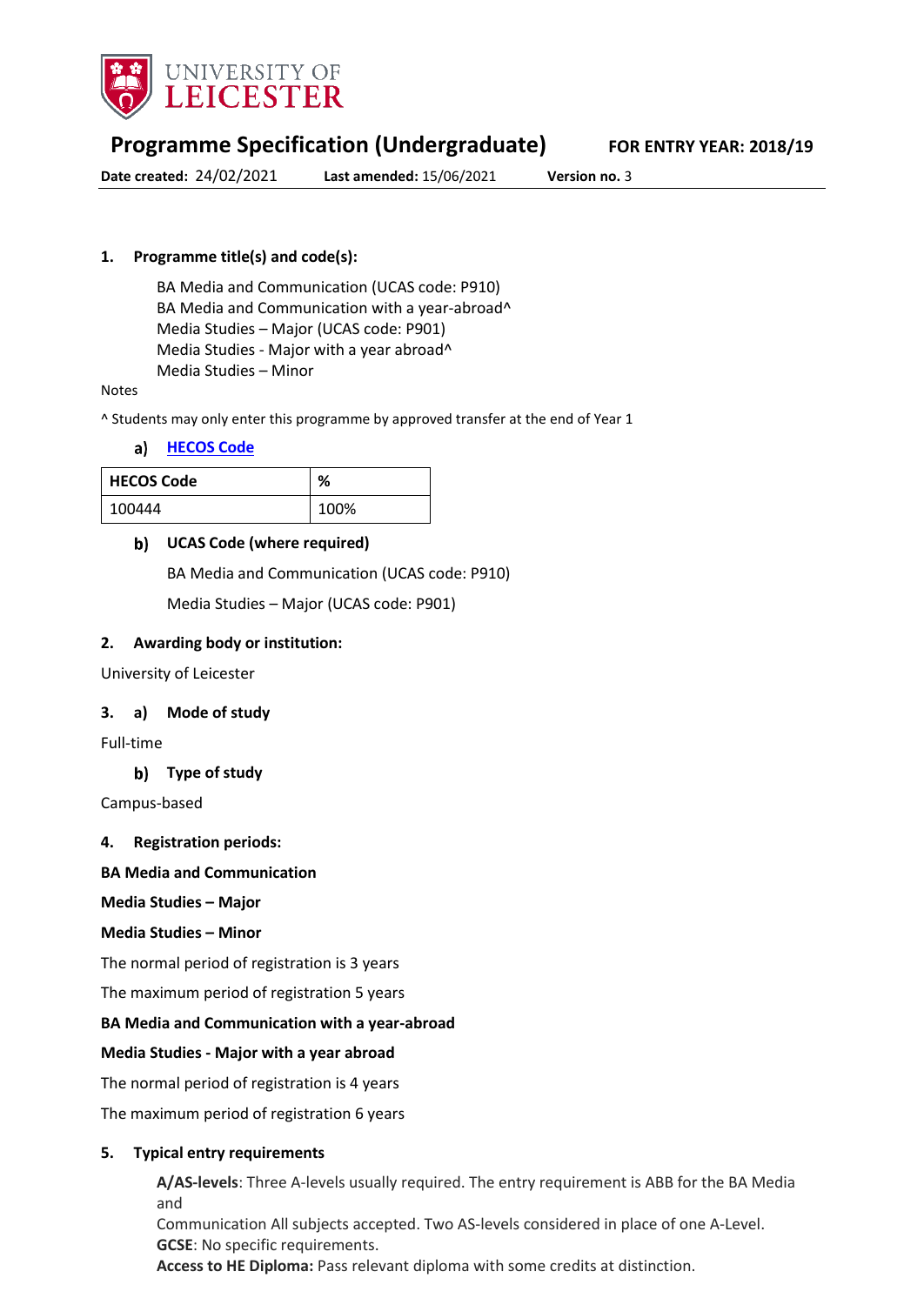**European Baccalaureate**: Pass with 77% overall. **Internat ional Baccalaureate**: Pass Diploma with 30 points. **Cambr idge Pre-U**: D3/M2/M2 in Principal Subjects. **Leicestershire Progression Accord**: BBB plus full Accord Credits **BTEC Nationals**: Full Diploma with DDM. **Other Qualifications**: Other national and international qualifications welcomed. Mature students welcomed Alternative qualifications considered.

### **6. Accreditation of Prior Learning**

Second Year Entry: Possible for those with advanced qualifications compatible with our degree structure.

#### **7. Programme aims**

### The **BA Media and Communication** aims to:

- Offer an education of the highest quality, encouraging and stimulating critical intellectual development through guided learning in a research environment.
- Offer teaching and learning in key areas of the field of media and communication and combine academic and practical elements so as to integrate employability into academic teaching and learning.
- Provide students with some degree of specialisation and enable them to choose the areas of teaching and learning they are most interested in through the provision of study routes.
- Provide students with knowledge of theoretical and methodological approaches within the field of media and communication, in order to make students aware of the place of mass and digital media within their broader social, economic, political, and cultural contexts at both national and international levels.
- Enable students to explore and develop their interest in a wide range of media issues and debates, and to develop their abilities to apply concepts, theories and techniques to analyse and explain different areas of mediated communication.
- Enable students to articulate ideas and information clearly and competently.
- Enable students to develop independent learning skills and form independent judgments.
- Help students develop a range of analytical, practical and employability skills.
- Develop skills of group management, leadership and peer responsibility.
- Provide a supportive and stimulating learning environment.

### The **Media Studies - Major** aims to:

- Offer an education of the highest quality, encouraging and stimulating critical intellectual development through guided learning in a research environment.
- Offer teaching and learning in some of the key areas of the field of media and communication and enrich academic learning through integrating employability into academic teaching and learning.
- Provide students with knowledge of theoretical and methodological approaches within the field of media and communication, in order to make students aware of the place of mass and digital media within their broader social, economic, political, and cultural contexts at both national and international levels.
- Enable students to explore and develop their interest in a range of media issues and debates, and to develop their abilities to apply concepts, theories and techniques to analyse and explain different areas of mediated communication.
- Enable students to articulate ideas and information clearly and competently.
- Enable students to develop independent learning skills and form independent judgments.
- Help students develop a range of analytical, research and employability skills.
- Develop skills of group management, leadership and peer responsibility.
- Provide a supportive and stimulating learning environment.

### The **Media Studies - Minor** aims to: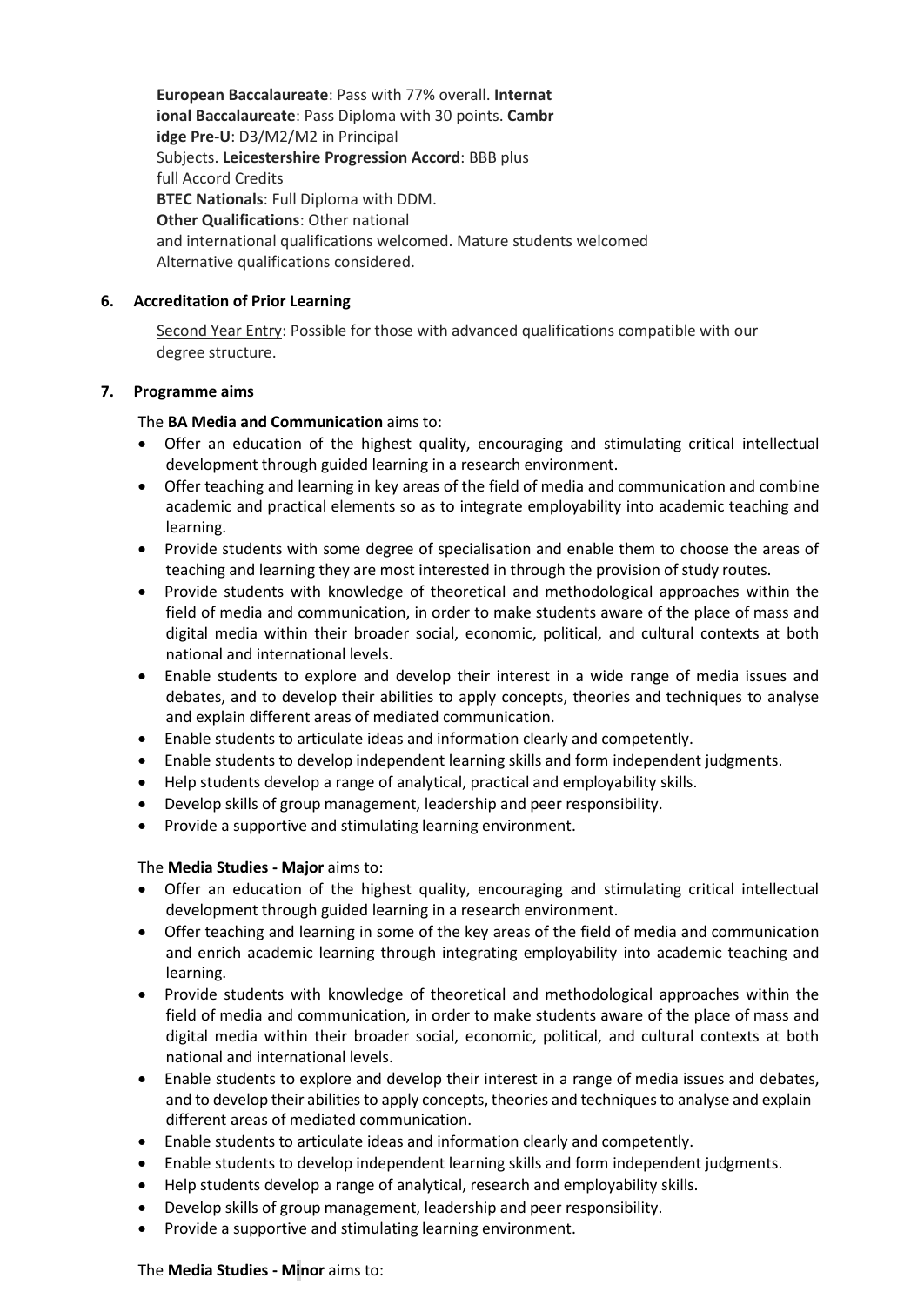- Offer an education of the highest quality, encouraging and stimulating critical intellectual development through guided learning in a research environment.
- Offer teaching and learning in basic areas of the field of media and communication and make students aware of the place of mass and digital media within their broader social, economic, political, and cultural contexts at national and international levels.
- Enable students to explore concepts, theories and phenomena to analyse and explain mediated communication.
- Enable students to articulate ideas and information clearly and competently.
- Enable students to develop independent learning skills and form independent judgments.
- Help students develop a range of analytical skills.
- Provide a supportive and stimulating learning environment.

#### **For those on the Year Abroad**:

- provide an opportunity for Leicester students to spend their third year abroad, studying at a partner institution in Europe as part of the European Erasmus framework exchange programme or a partner institution on another continent as part of the Study Abroad exchange programme;
- develop study skills in another university following a guided programme of learning for the period spent abroad;
- provide an opportunity for exchange students from partner institutions in another country to study in the United Kingdom;
- provide and build on links between the University of Leicester and its partner institutions
- develop an appreciation ofthe different approachesto the study of media and communication adopted by different types of scholars.

#### **8. Reference points used to inform the programme specification**

- QAA Frameworks for Higher Education Qualifications, <http://www.qaa.ac.uk/en/Publications/Documents/qualifications-frameworks.pdf>
- QAA Benchmarking statement for Communication, Media, Film and Cultural Studies [\(http://www.qaa.ac.uk/en/Publications/Documents/SBS-Communication-Media-Film-and-](http://www.qaa.ac.uk/en/Publications/Documents/SBS-Communication-Media-Film-and-Cultural-Studies-16.pdf)[Cultural-Studies-16.pdf](http://www.qaa.ac.uk/en/Publications/Documents/SBS-Communication-Media-Film-and-Cultural-Studies-16.pdf)

<http://www.qaa.ac.uk/Publications/InformationAndGuidance/Documents/CMF08.pdf>)

- UK Quality Code for Higher Education
- **University Learnin[g Strategy](https://www2.le.ac.uk/offices/sas2/quality/learnteach)**
- **[University Assessment Strategy](https://www2.le.ac.uk/offices/sas2/quality/learnteach)**
- University of Leicester Periodic Developmental Review Report
- External Examiners' reports (annual)
- United Nations Education for Sustainable Development Goals
- Student Destinations Data

#### **9. Programme Outcomes**

#### BA Media and Communication

#### **Discipline specific knowledge and competencies**

i) Mastery of an appropriate body of knowledge

| <b>Intended Learning</b>                                                                                                                    | <b>Teaching and Learning Methods</b>                                                                     | <b>How Demonstrated?</b>                                                                                                                                                                                             |
|---------------------------------------------------------------------------------------------------------------------------------------------|----------------------------------------------------------------------------------------------------------|----------------------------------------------------------------------------------------------------------------------------------------------------------------------------------------------------------------------|
| <b>Outcomes</b>                                                                                                                             |                                                                                                          |                                                                                                                                                                                                                      |
| Be informed and critically<br>understand/discuss key<br>debates and developments<br>within the field of media and<br>communication studies. | Lectures, tutorials, seminars,<br>directed reading, independent<br>research, resource-based<br>learning. | Essays, examinations,<br>dissertations, seminar<br>presentations, contributions to<br>discussions, problem-based<br>exercises and reports, portfolios,<br>online forums, online diaries,<br>reflective commentaries. |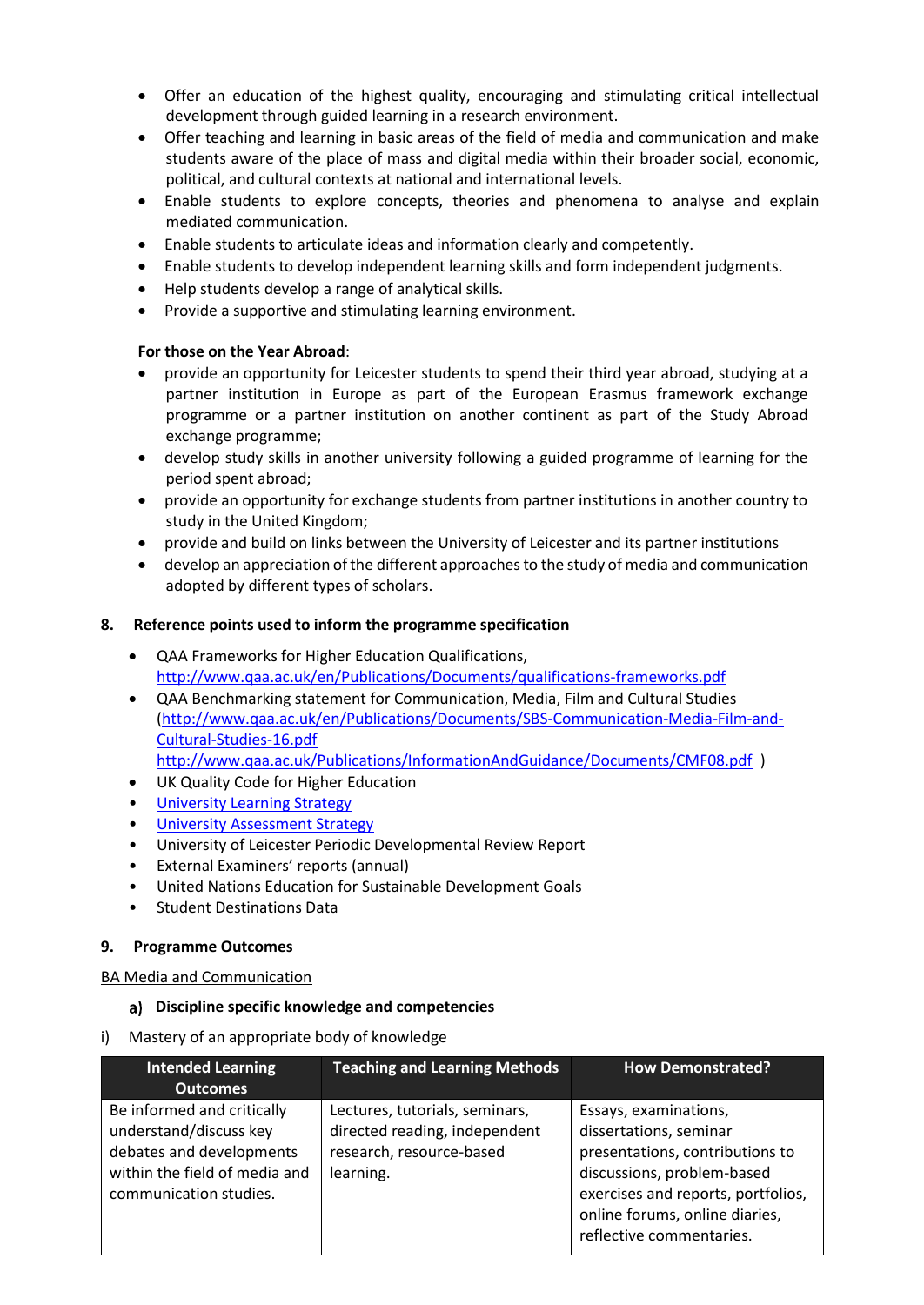| <b>Intended Learning</b><br><b>Outcomes</b>                                    | <b>Teaching and Learning Methods</b> | <b>How Demonstrated?</b> |
|--------------------------------------------------------------------------------|--------------------------------------|--------------------------|
| [Year abroad]                                                                  |                                      |                          |
| Acquire knowledge of<br>different                                              |                                      |                          |
| debates and schools of<br>thought in Europe, USA,<br>Australia and New Zealand |                                      |                          |

# ii) Understanding and application of key concepts and techniques

| <b>Intended Learning</b><br><b>Outcomes</b>                                                                                              | <b>Teaching and Learning Methods</b>                                                                                                                              | <b>How Demonstrated?</b>                                                                                                                                                                                                                                        |
|------------------------------------------------------------------------------------------------------------------------------------------|-------------------------------------------------------------------------------------------------------------------------------------------------------------------|-----------------------------------------------------------------------------------------------------------------------------------------------------------------------------------------------------------------------------------------------------------------|
| Explain the attributes and<br>complex role of media and<br>communication within<br>societies.                                            | Lectures, tutorials, seminars,<br>directed reading, independent<br>research, practical classes, team<br>problem solving exercises, media<br>production exercises. | Essays, examinations,<br>dissertations, seminar<br>presentations, contributions to<br>discussions, problem-based<br>exercises and reports, portfolios,<br>online forums, reflective<br>commentaries, computer-based<br>exercises, media production<br>projects. |
| Analyse the various<br>theoretical and scholarly<br>approaches to<br>understanding mediated<br>communication processes<br>and phenomena. | Tutorials, seminars, directed<br>reading, independent research,<br>practical classes, team problem<br>solving exercises, media<br>production exercises.           | Essays, examinations,<br>dissertations, seminar<br>presentations, contributions to<br>discussions, problem-based<br>exercises and reports, portfolios,<br>online forums, reflective<br>commentaries, computer-based<br>exercises, media production<br>projects. |
| [Year Abroad]                                                                                                                            |                                                                                                                                                                   |                                                                                                                                                                                                                                                                 |
| Understand and explain the                                                                                                               |                                                                                                                                                                   |                                                                                                                                                                                                                                                                 |
| complex role of media and<br>communication within more<br>specific social contexts in<br>Europe, USA, Australia and<br>New Zealand       |                                                                                                                                                                   |                                                                                                                                                                                                                                                                 |

# iii) Critical analysis of key issues

| <b>Intended Learning</b><br><b>Outcomes</b>                                                             | <b>Teaching and Learning Methods</b>                                                                                               | <b>How Demonstrated?</b>                                                                                                                                                                                                               |
|---------------------------------------------------------------------------------------------------------|------------------------------------------------------------------------------------------------------------------------------------|----------------------------------------------------------------------------------------------------------------------------------------------------------------------------------------------------------------------------------------|
| Analyse media and<br>communication processes<br>and structures at national<br>and international levels. | Lectures, tutorials, seminars,<br>directed reading, independent<br>research, team problem solving<br>exercises, methods exercises. | Essays, examinations,<br>dissertations, seminar<br>presentations, contributions to<br>discussions, problem-based<br>exercises and reports, portfolios,<br>online forums, reflective<br>commentaries, independent<br>research projects. |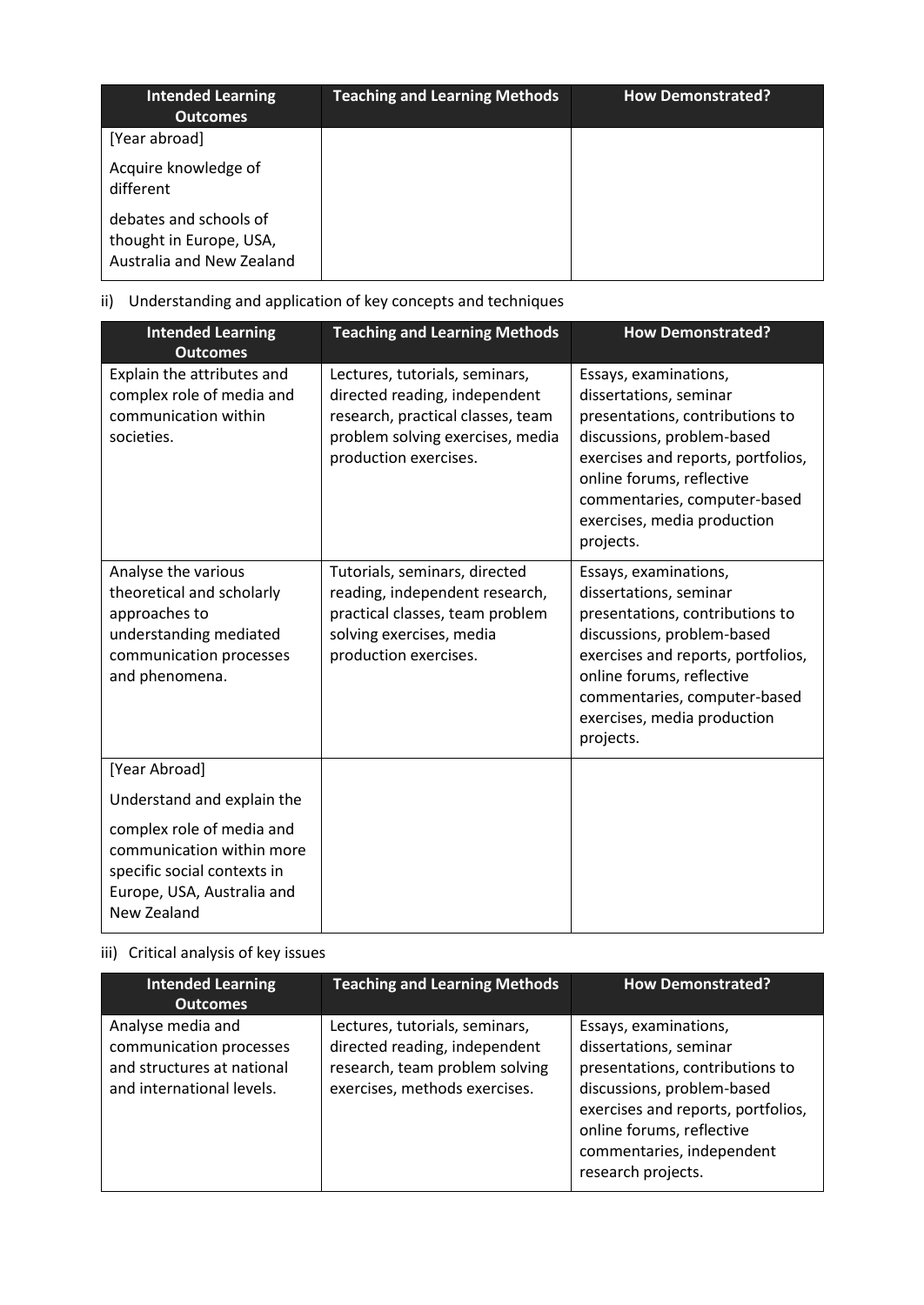| <b>Intended Learning</b><br><b>Outcomes</b>                                                                                                                                 | <b>Teaching and Learning Methods</b>                                                                                               | <b>How Demonstrated?</b>                                                                                                                                                                                                               |
|-----------------------------------------------------------------------------------------------------------------------------------------------------------------------------|------------------------------------------------------------------------------------------------------------------------------------|----------------------------------------------------------------------------------------------------------------------------------------------------------------------------------------------------------------------------------------|
| Analyse the role of societal,<br>cultural, economical and<br>technological factors in the<br>processes of mediated<br>communication.                                        | Lectures, tutorials, seminars,<br>directed reading, independent<br>research, team problem solving<br>exercises, methods exercises. | Essays, examinations,<br>dissertations, seminar<br>presentations, contributions to<br>discussions, problem-based<br>exercises and reports, portfolios,<br>online forums, reflective<br>commentaries, independent<br>research projects. |
| Critically evaluate the nature<br>of media and communication<br>studies.                                                                                                    | Tutorials, seminars, directed<br>reading, independent research,<br>team problem solving exercises.                                 | Essays, examinations,<br>dissertations, seminar<br>presentations, contributions to<br>discussions, problem-based<br>exercises and reports, portfolios,<br>online forums, reflective<br>commentaries, independent<br>research projects. |
| [Year abroad]                                                                                                                                                               |                                                                                                                                    |                                                                                                                                                                                                                                        |
| Demonstrate the ability to<br>analyse media and<br>communication processes<br>and structures through<br>different cultural contexts,<br>political and social<br>structures. |                                                                                                                                    |                                                                                                                                                                                                                                        |

## iv) Clear and concise presentation of material

| <b>Intended Learning</b><br><b>Outcomes</b>                                                                                  | <b>Teaching and Learning Methods</b>                                                               | <b>How Demonstrated?</b>                                                                                    |
|------------------------------------------------------------------------------------------------------------------------------|----------------------------------------------------------------------------------------------------|-------------------------------------------------------------------------------------------------------------|
| Analyse and synthesise<br>literature that addresses key<br>debates within the field of<br>media and communication<br>studies | Tutorials, seminars, directed<br>reading, independent research,<br>team problem solving exercises. | Writing tasks, seminar<br>presentations, contributions to<br>discussions, online forums, online<br>diaries. |
| Present problems of the field<br>of media and communication<br>studies in a variety of written<br>and oral formats.          | Tutorials, seminars, directed<br>reading, independent research,<br>team problem solving exercises. | Writing tasks, seminar<br>presentations, contributions to<br>discussions, online forums, online<br>diaries. |

# v) Critical appraisal of evidence with appropriate insight

| <b>Intended Learning</b><br><b>Outcomes</b>                                                                                                       | <b>Teaching and Learning Methods</b>                                                                                                                     | <b>How Demonstrated?</b>                                                                                                                                                                                                               |
|---------------------------------------------------------------------------------------------------------------------------------------------------|----------------------------------------------------------------------------------------------------------------------------------------------------------|----------------------------------------------------------------------------------------------------------------------------------------------------------------------------------------------------------------------------------------|
| Use social scientific and<br>humanistic methodologies to<br>address research questions<br>within the field of media and<br>communication studies. | Lectures, tutorials, seminars,<br>directed reading, independent<br>research, team problem solving<br>exercises, practical classes,<br>methods exercises. | Essays, examinations,<br>dissertations, seminar<br>presentations, contributions to<br>discussions, problem-based<br>exercises and reports, portfolios,<br>online forums, reflective<br>commentaries, independent<br>research projects. |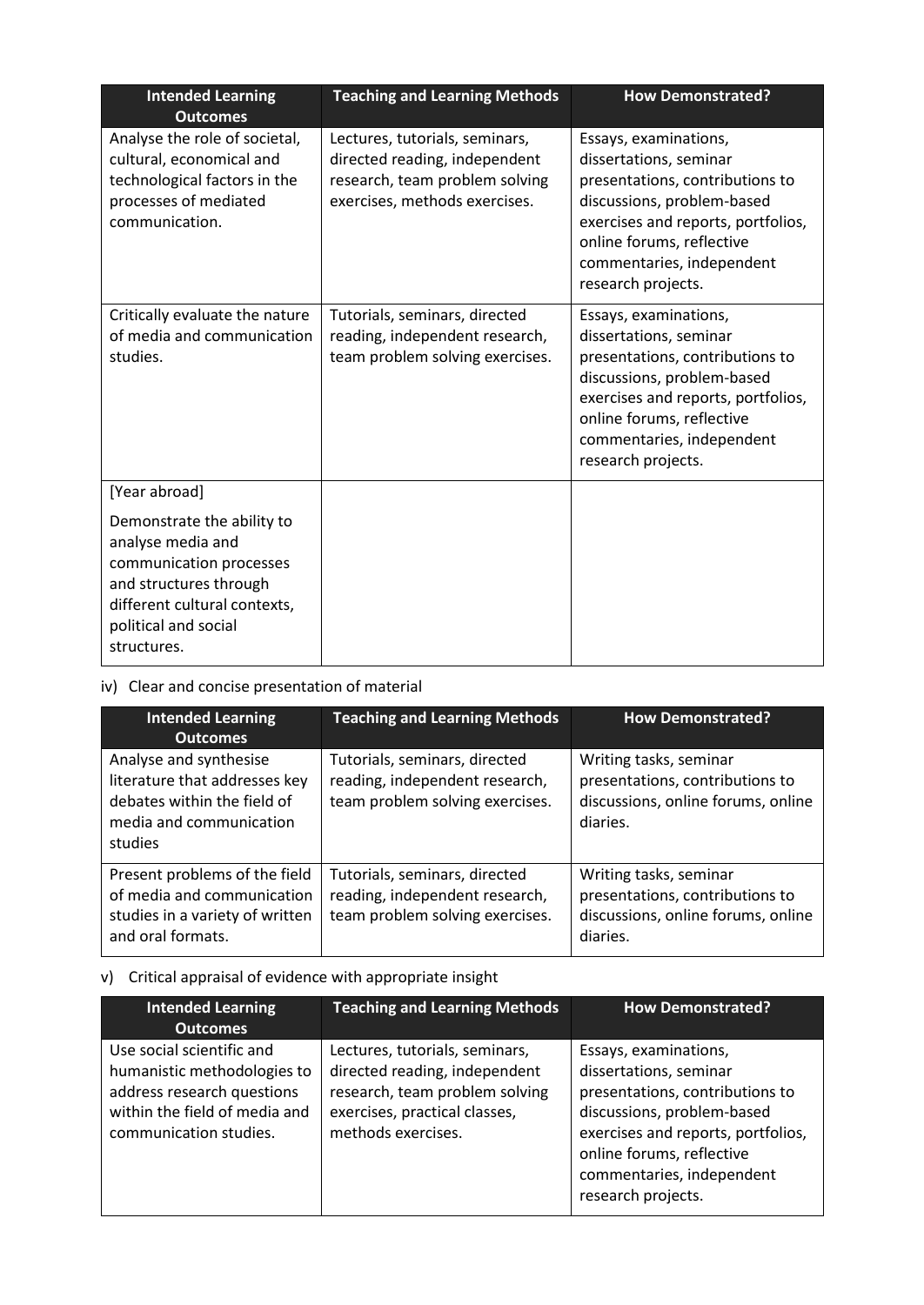| <b>Intended Learning</b><br><b>Outcomes</b>                                                                    | <b>Teaching and Learning Methods</b>                                                                                                                     | <b>How Demonstrated?</b>                                                                                                                                                                                                               |
|----------------------------------------------------------------------------------------------------------------|----------------------------------------------------------------------------------------------------------------------------------------------------------|----------------------------------------------------------------------------------------------------------------------------------------------------------------------------------------------------------------------------------------|
| Develop and sustain<br>scholarly arguments,<br>formulating appropriate<br>questions and utilising<br>evidence. | Lectures, tutorials, seminars,<br>directed reading, independent<br>research, team problem solving<br>exercises, methods exercises.                       | Essays, examinations,<br>dissertations, seminar<br>presentations, contributions to<br>discussions, problem-based<br>exercises and reports, portfolios,<br>online forums, reflective<br>commentaries, independent<br>research projects. |
| Critically evaluate scholarly<br>texts and source materials.                                                   | Lectures, tutorials, seminars,<br>directed reading, independent<br>research, team problem solving<br>exercises, practical classes,<br>methods exercises. | Essays, examinations,<br>dissertations, seminar<br>presentations, contributions to<br>discussions, problem-based<br>exercises and reports, portfolios,<br>online forums, reflective<br>commentaries, independent<br>research projects. |

## vi) Other discipline specific competencies

| <b>Intended Learning</b><br><b>Outcomes</b>                                     | <b>Teaching and Learning Methods</b>        | <b>How Demonstrated?</b>                         |
|---------------------------------------------------------------------------------|---------------------------------------------|--------------------------------------------------|
| Design, research and present<br>an independently conceived<br>research project. | Independent research, methods<br>exercises. | Independent research projects,<br>dissertations. |
| [Year Abroad]<br>Demonstrate inter-cultural<br>awareness and<br>understanding   |                                             |                                                  |

# **b**) Transferable skills

## i) Oral communication

| <b>Intended Learning</b><br><b>Outcomes</b>                                                          | <b>Teaching and Learning Methods</b>                    | <b>How Demonstrated?</b>                                                             |
|------------------------------------------------------------------------------------------------------|---------------------------------------------------------|--------------------------------------------------------------------------------------|
| Present material using<br>appropriate resources,<br>including visual, written and<br>aural material. | Seminars, tutorials, team<br>problem solving exercises. | Seminar presentations,<br>contributions to offline and<br>online forums/discussions. |

## ii) Written communication

| <b>Intended Learning</b><br><b>Outcomes</b>                                                                                                                                                    | <b>Teaching and Learning Methods</b>                                         | <b>How Demonstrated?</b>                                                                                            |
|------------------------------------------------------------------------------------------------------------------------------------------------------------------------------------------------|------------------------------------------------------------------------------|---------------------------------------------------------------------------------------------------------------------|
| Articulate ideas, information<br>and debates through the use<br>of clear and competent<br>English, including the use of<br>grammar, spelling, sentence<br>construction and clear<br>structure. | Lectures, tutorials, seminars,<br>directed reading, independent<br>research. | Essays, examinations,<br>dissertations, seminar<br>presentations, online diaries,<br>independent research projects. |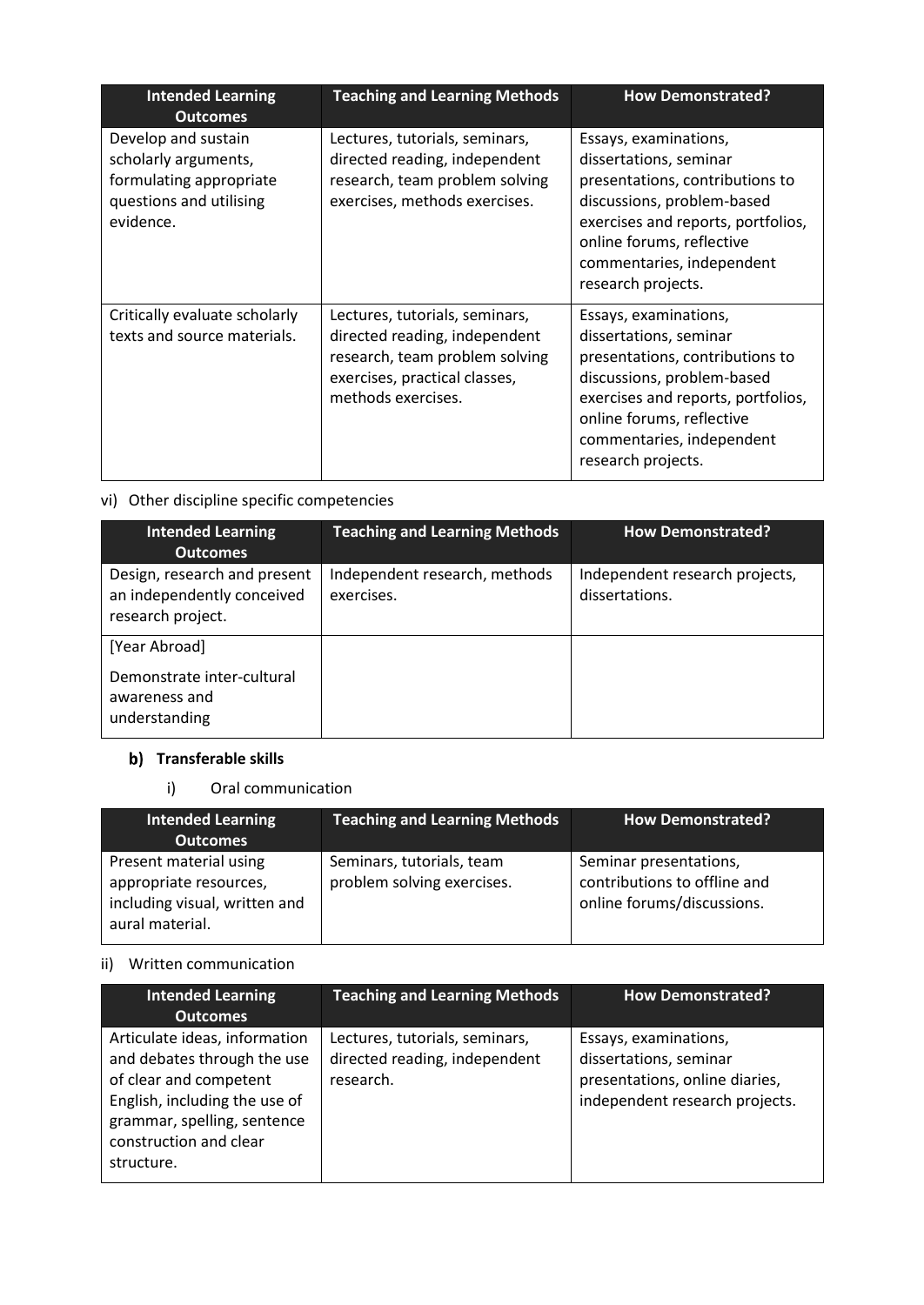# iii) Information technology

| <b>Intended Learning</b><br><b>Outcomes</b>                                                                                                             | <b>Teaching and Learning Methods</b>                                                                                                            | <b>How Demonstrated?</b>                                                                                                                                                      |
|---------------------------------------------------------------------------------------------------------------------------------------------------------|-------------------------------------------------------------------------------------------------------------------------------------------------|-------------------------------------------------------------------------------------------------------------------------------------------------------------------------------|
| Demonstrate competency<br>with Information Technology<br>and theoretical knowledge of<br>its development and uses.                                      | Study skills workshops, tutorials,<br>seminars, directed reading,<br>independent research, computer<br>practical classes, methods<br>exercises. | Essays, dissertations,<br>independent research projects,<br>online production exercises,<br>computer-based exercises, online<br>forums, online diaries, methods<br>exercises. |
| Use software packages (e.g.<br>SPSS), virtual learning<br>environments (e.g.<br>Blackboard), and the<br>internet for learning and<br>research purposes. | Study skills workshops, tutorials,<br>seminars, directed reading,<br>independent research, computer<br>practical classes, methods<br>exercises. | Essays, dissertations,<br>independent research projects,<br>online production exercises,<br>computer-based exercises, online<br>forums, online diaries, methods<br>exercises. |

### iv) Numeracy

| <b>Intended Learning</b><br><b>Outcomes</b> | <b>Teaching and Learning Methods</b> | <b>How Demonstrated?</b>       |
|---------------------------------------------|--------------------------------------|--------------------------------|
| Demonstrate numeracy skills                 | Lectures, tutorials, seminars,       | Essays, dissertations,         |
| and use statistics in media                 | directed reading, independent        | independent research projects, |
| and communication                           | research, computer practical         | computer-based exercises,      |
| research.                                   | classes, methods exercises.          | methods exercises.             |

## v) Team working

| <b>Intended Learning</b><br><b>Outcomes</b>                                                         | <b>Teaching and Learning Methods</b>                    | How Demonstrated?                                                                                           |
|-----------------------------------------------------------------------------------------------------|---------------------------------------------------------|-------------------------------------------------------------------------------------------------------------|
| Work in groups and develop<br>skills in group management,<br>leadership and peer<br>responsibility. | Tutorials, seminars, team<br>problem solving exercises. | Essays, dissertations,<br>independent research projects,<br>computer-based exercises,<br>methods exercises. |
| Learning in group situations.                                                                       |                                                         |                                                                                                             |

# vi) Problem solving

| <b>Intended Learning</b><br><b>Outcomes</b>                                                                | <b>Teaching and Learning Methods</b>                                                                                                                                                    | <b>How Demonstrated?</b>                                                                                                                       |
|------------------------------------------------------------------------------------------------------------|-----------------------------------------------------------------------------------------------------------------------------------------------------------------------------------------|------------------------------------------------------------------------------------------------------------------------------------------------|
| Evaluate and address<br>problems. Develop solutions<br>and recognise further<br>problems that might arise. | Lectures, tutorials, seminars,<br>directed reading, independent<br>research, practical classes, team<br>problem solving exercises,<br>methods exercises, media<br>production exercises. | Essays, independent research<br>projects, computer-based<br>exercises, problem- based<br>exercises and reports, media<br>production exercises. |
| Stimulate interest in problem<br>solving.                                                                  | Lectures, tutorials, seminars,<br>directed reading, independent<br>research, practical classes, team<br>problem solving exercises,<br>methods exercises, media<br>production exercises. | Essays, independent research<br>projects, computer-based<br>exercises, problem- based<br>exercises and reports, media<br>production exercises. |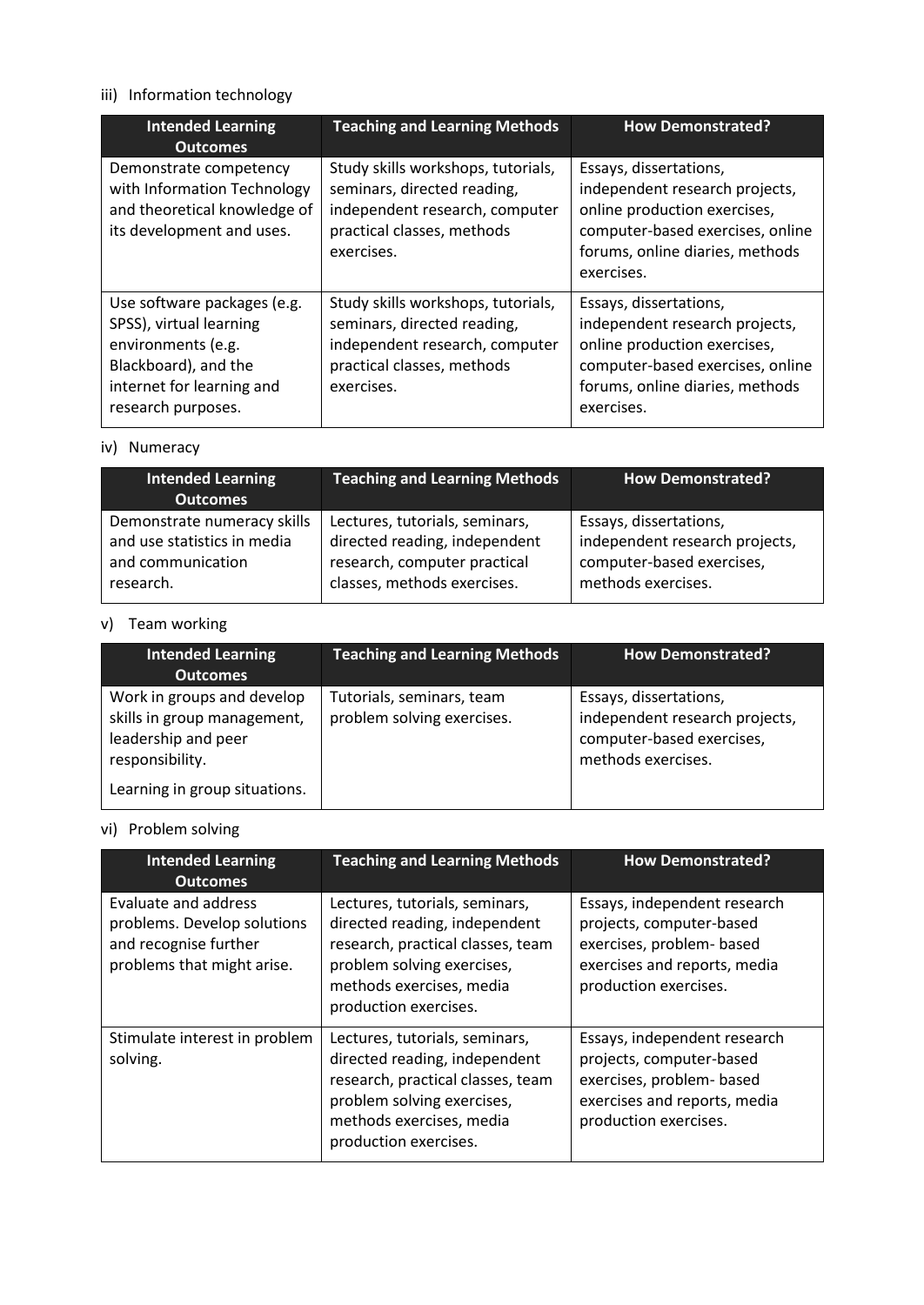## vii) Information handling

| <b>Intended Learning</b><br><b>Outcomes</b> | <b>Teaching and Learning Methods</b>                                                                                                          | <b>How Demonstrated?</b>                                                                                                                       |
|---------------------------------------------|-----------------------------------------------------------------------------------------------------------------------------------------------|------------------------------------------------------------------------------------------------------------------------------------------------|
| Find and analyse new<br>information.        | Lectures, seminars, directed<br>reading, independent research,<br>practical classes, team problem<br>solving exercises, methods<br>exercises. | Essays, independent research<br>projects, computer-based<br>exercises, problem- based<br>exercises and reports, media<br>production exercises. |

### viii) Skills for lifelong learning

| <b>Intended Learning</b><br><b>Outcomes</b>                                                                                                            | <b>Teaching and Learning Methods</b>                                                                                                                                                    | <b>How Demonstrated?</b>                                                                                                                       |
|--------------------------------------------------------------------------------------------------------------------------------------------------------|-----------------------------------------------------------------------------------------------------------------------------------------------------------------------------------------|------------------------------------------------------------------------------------------------------------------------------------------------|
| Manage time effectively.                                                                                                                               | Directed reading, independent<br>research.                                                                                                                                              | All of the above.                                                                                                                              |
| Work independently as well<br>as in groups.                                                                                                            | Lectures, tutorials, seminars,<br>directed reading, independent<br>research, practical classes, team<br>problem solving exercises,<br>methods exercises, media<br>production exercises. | Essays, independent research<br>projects, computer-based<br>exercises, problem- based<br>exercises and reports, media<br>production exercises. |
| Plan research and present<br>results using oral and written<br>communication.                                                                          | Lectures, tutorials, seminars,<br>directed reading, independent<br>research, practical classes, team<br>problem solving exercises,<br>methods exercises, media<br>production exercises. | Essays, independent research<br>projects, computer-based<br>exercises, problem- based<br>exercises and reports, media<br>production exercises. |
| [Year Abroad]                                                                                                                                          |                                                                                                                                                                                         |                                                                                                                                                |
| Demonstrate strategies for<br>self- monitoring and<br>continued maintenance and<br>development of skills in a<br>different culture and<br>institutions |                                                                                                                                                                                         |                                                                                                                                                |

## Media Studies - Minor

# **Discipline specific knowledge and competencies**

i) Mastery of an appropriate body of knowledge

| <b>Intended Learning</b><br><b>Outcomes</b>                                                                                                 | <b>Teaching and Learning Methods</b>                                                                  | <b>How Demonstrated?</b>                                                                                                                                             |
|---------------------------------------------------------------------------------------------------------------------------------------------|-------------------------------------------------------------------------------------------------------|----------------------------------------------------------------------------------------------------------------------------------------------------------------------|
| Be informed and critically<br>understand/discuss key<br>debates and developments<br>within the field of media and<br>communication studies. | Lectures, tutorials, seminars,<br>directed reading, resource-based<br>learning, independent research. | Essays, examinations, seminar<br>presentations, contributions to<br>discussions, problem-based<br>exercises and reports, online<br>diaries, reflective commentaries. |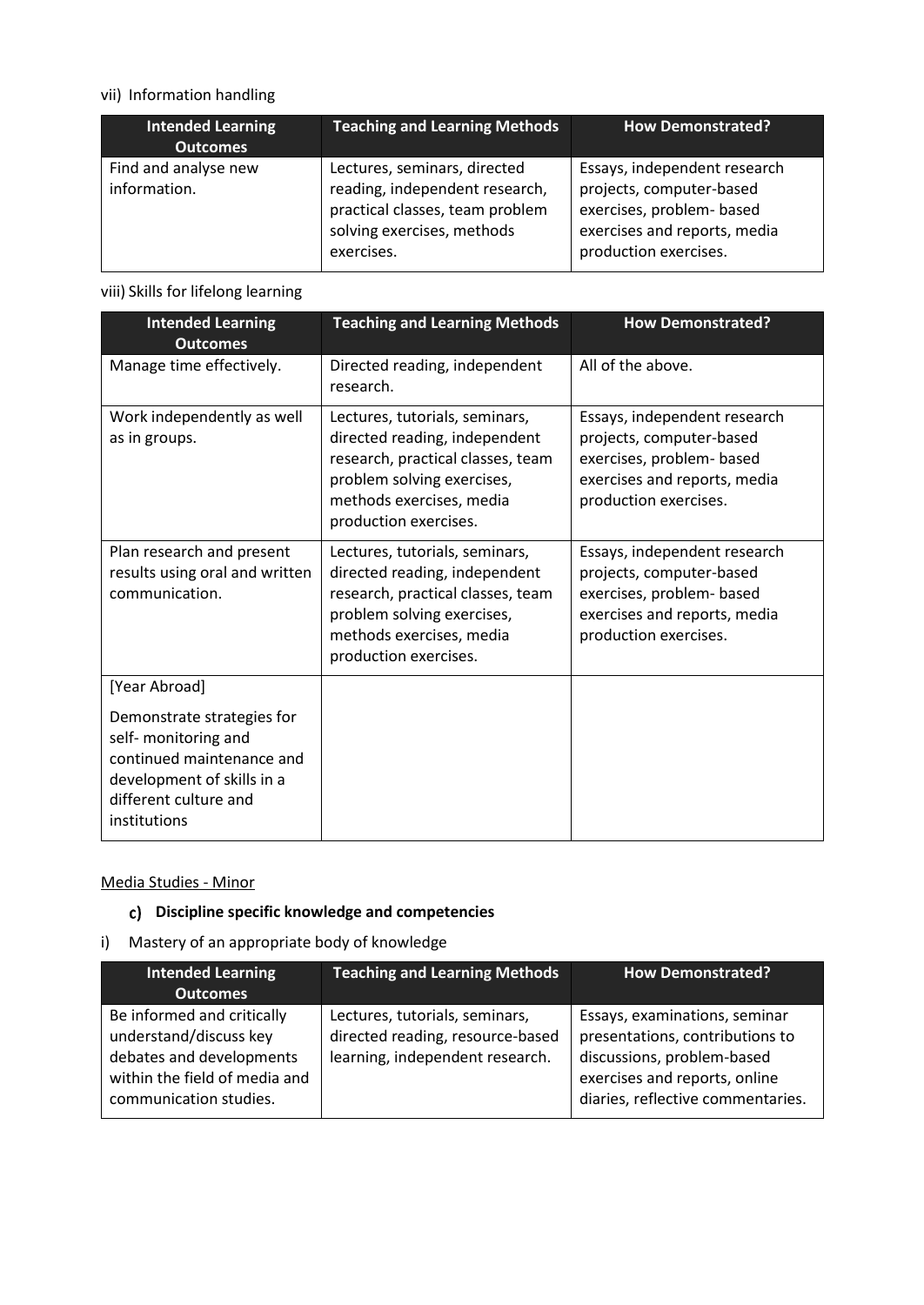# ii) Understanding and application of key concepts and techniques

| <b>Intended Learning</b><br><b>Outcomes</b>                                                                                              | <b>Teaching and Learning Methods</b>                                                                  | <b>How Demonstrated?</b>                                                                                                                             |
|------------------------------------------------------------------------------------------------------------------------------------------|-------------------------------------------------------------------------------------------------------|------------------------------------------------------------------------------------------------------------------------------------------------------|
| Explain some of the<br>attributes and complex role<br>of media and communication<br>within societies.                                    | Lectures, tutorials, seminars,<br>directed reading, resource-based<br>learning, independent research. | Essays, examinations, seminar<br>presentations, contributions to<br>discussions, problem-based<br>exercises and reports, reflective<br>commentaries. |
| Analyse some of the<br>theoretical and scholarly<br>approaches to<br>understanding mediated<br>communication processes<br>and phenomena. | Lectures, tutorials, seminars,<br>directed reading, resource-based<br>learning, independent research. | Essays, examinations, seminar<br>presentations, contributions to<br>discussions, problem-based<br>exercises and reports, reflective<br>commentaries. |

## iii) Critical analysis of key issues

| <b>Intended Learning</b><br><b>Outcomes</b>                                                                                                             | <b>Teaching and Learning Methods</b>                                        | <b>How Demonstrated?</b>                                                                                                                             |
|---------------------------------------------------------------------------------------------------------------------------------------------------------|-----------------------------------------------------------------------------|------------------------------------------------------------------------------------------------------------------------------------------------------|
| Analyse some of the media<br>and communication<br>processes and structures at<br>national and international<br>levels.                                  | Lectures, tutorials, seminars,<br>directed reading, independent<br>research | Essays, examinations, seminar<br>presentations, contributions to<br>discussions, problem-based<br>exercises and reports, reflective<br>commentaries. |
| Analyse some aspects of the<br>role of societal, cultural,<br>economical and<br>technological factors in the<br>processes of mediated<br>communication. | Lectures, tutorials, seminars,<br>directed reading, independent<br>research | Essays, examinations, seminar<br>presentations, contributions to<br>discussions, problem-based<br>exercises and reports, reflective<br>commentaries. |
| Understand the nature of<br>media and communication<br>studies.                                                                                         | Tutorials, seminars, directed<br>reading, independent research.             | Essays, examinations, seminar<br>presentations, contributions to<br>discussions, problem-based<br>exercises and reports, reflective<br>commentaries. |

## iv) Clear and concise presentation of material

| <b>Intended Learning</b><br><b>Outcomes</b>                                                                           | <b>Teaching and Learning Methods</b>                          | <b>How Demonstrated?</b>                                                                  |
|-----------------------------------------------------------------------------------------------------------------------|---------------------------------------------------------------|-------------------------------------------------------------------------------------------|
| Analyse literature that<br>addresses debates within the<br>field of media and<br>communication studies.               | Tutorials, seminars, directed<br>reading independent research | Writing tasks, seminar<br>presentations, contributions to<br>discussions, online diaries. |
| Present some of the<br>problems of the field of<br>media and communication<br>studies in written and oral<br>formats. | Tutorials, seminars, directed<br>reading independent research | Writing tasks, seminar<br>presentations, contributions to<br>discussions, online diaries. |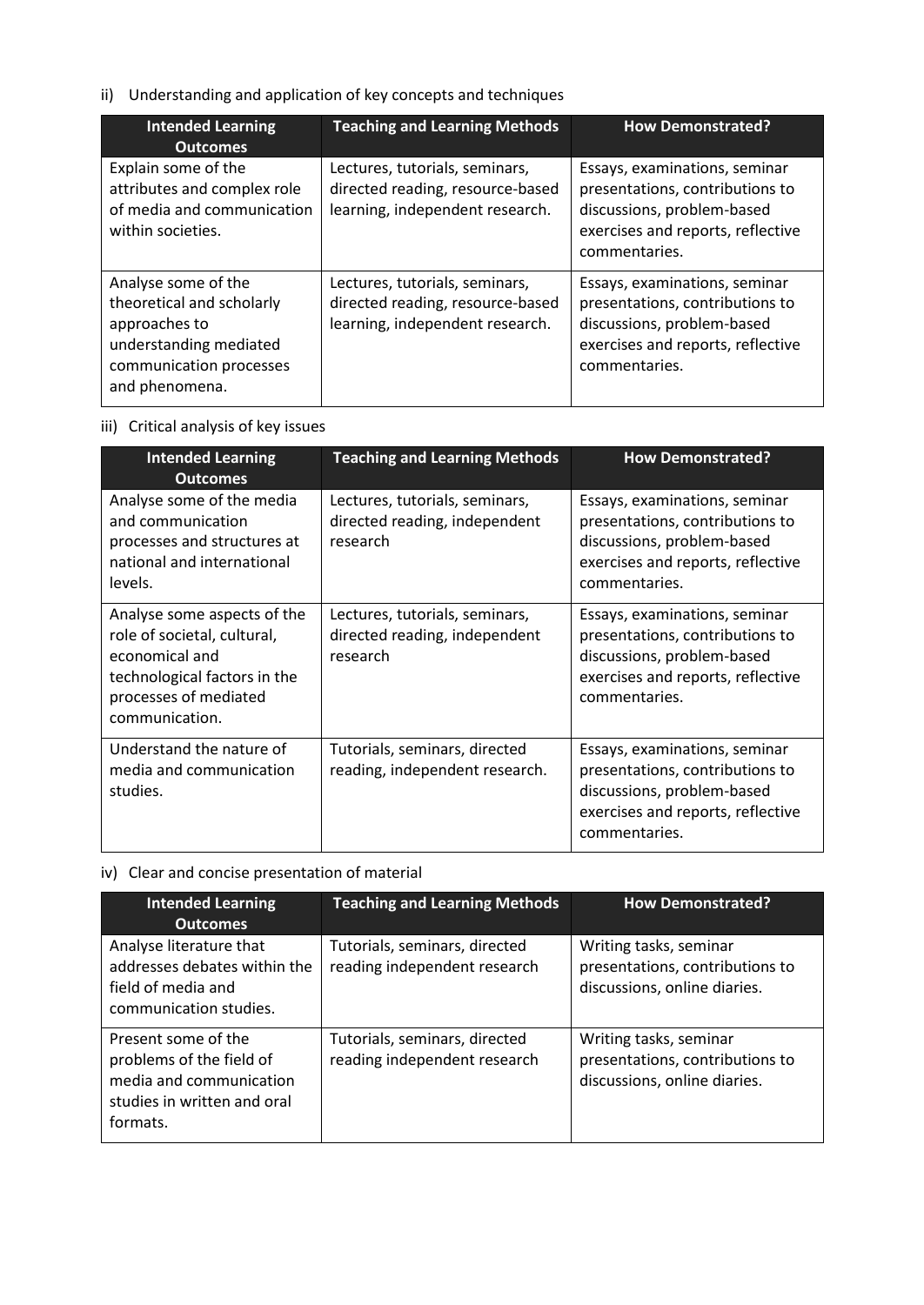## v) Critical appraisal of evidence with appropriate insight

| <b>Intended Learning</b><br><b>Outcomes</b>                          | <b>Teaching and Learning Methods</b>                                                                 | <b>How Demonstrated?</b>                                                                                                                             |
|----------------------------------------------------------------------|------------------------------------------------------------------------------------------------------|------------------------------------------------------------------------------------------------------------------------------------------------------|
| Critically understand<br>scholarly arguments, utilising<br>evidence. | Lectures, tutorials, seminars,<br>directed reading, group<br>presentations, independent<br>research. | Essays, examinations, seminar<br>presentations, contributions to<br>discussions, problem-based<br>exercises and reports, reflective<br>commentaries. |
| Critically evaluate scholarly<br>texts                               | Lectures, tutorials, seminars,<br>directed reading, group<br>presentations, independent<br>research. | Essays, examinations, seminar<br>presentations, contributions to<br>discussions, problem-based<br>exercises and reports, reflective<br>commentaries. |

### vi) Other discipline specific competencies

| <b>Intended Learning</b><br><b>Outcomes</b> | <b>Teaching and Learning Methods</b> | <b>How Demonstrated?</b> |
|---------------------------------------------|--------------------------------------|--------------------------|
| n/a                                         | n/a                                  | n/a                      |

### **Transferable skills**

### vii) Oral communication

| <b>Intended Learning</b><br><b>Outcomes</b>                                                         | <b>Teaching and Learning Methods</b> | <b>How Demonstrated?</b>                                |
|-----------------------------------------------------------------------------------------------------|--------------------------------------|---------------------------------------------------------|
| Present material using<br>appropriate resources,<br>including visual, written and<br>oral material. | Seminars, tutorials.                 | Seminar presentations,<br>contributions to discussions. |

#### viii) Written communication

| <b>Intended Learning</b><br><b>Outcomes</b>                                                                                                                                                    | <b>Teaching and Learning Methods</b>                                         | <b>How Demonstrated?</b>                                        |
|------------------------------------------------------------------------------------------------------------------------------------------------------------------------------------------------|------------------------------------------------------------------------------|-----------------------------------------------------------------|
| Articulate ideas, information<br>and debates through the use<br>of clear and competent<br>English, including the use of<br>grammar, spelling, sentence<br>construction and clear<br>structure. | Lectures, tutorials, seminars,<br>directed reading, independent<br>research. | Essays, examinations, seminar<br>presentations, online diaries. |

## ix) Information technology

| <b>Intended Learning</b><br><b>Outcomes</b>                                                                        | <b>Teaching and Learning Methods</b>                                                  | <b>How Demonstrated?</b> |
|--------------------------------------------------------------------------------------------------------------------|---------------------------------------------------------------------------------------|--------------------------|
| Demonstrate competency<br>with Information Technology<br>and theoretical knowledge of<br>its development and uses. | Tutorials, seminars, directed<br>reading, independent study,<br>independent research. | Essays, online diaries.  |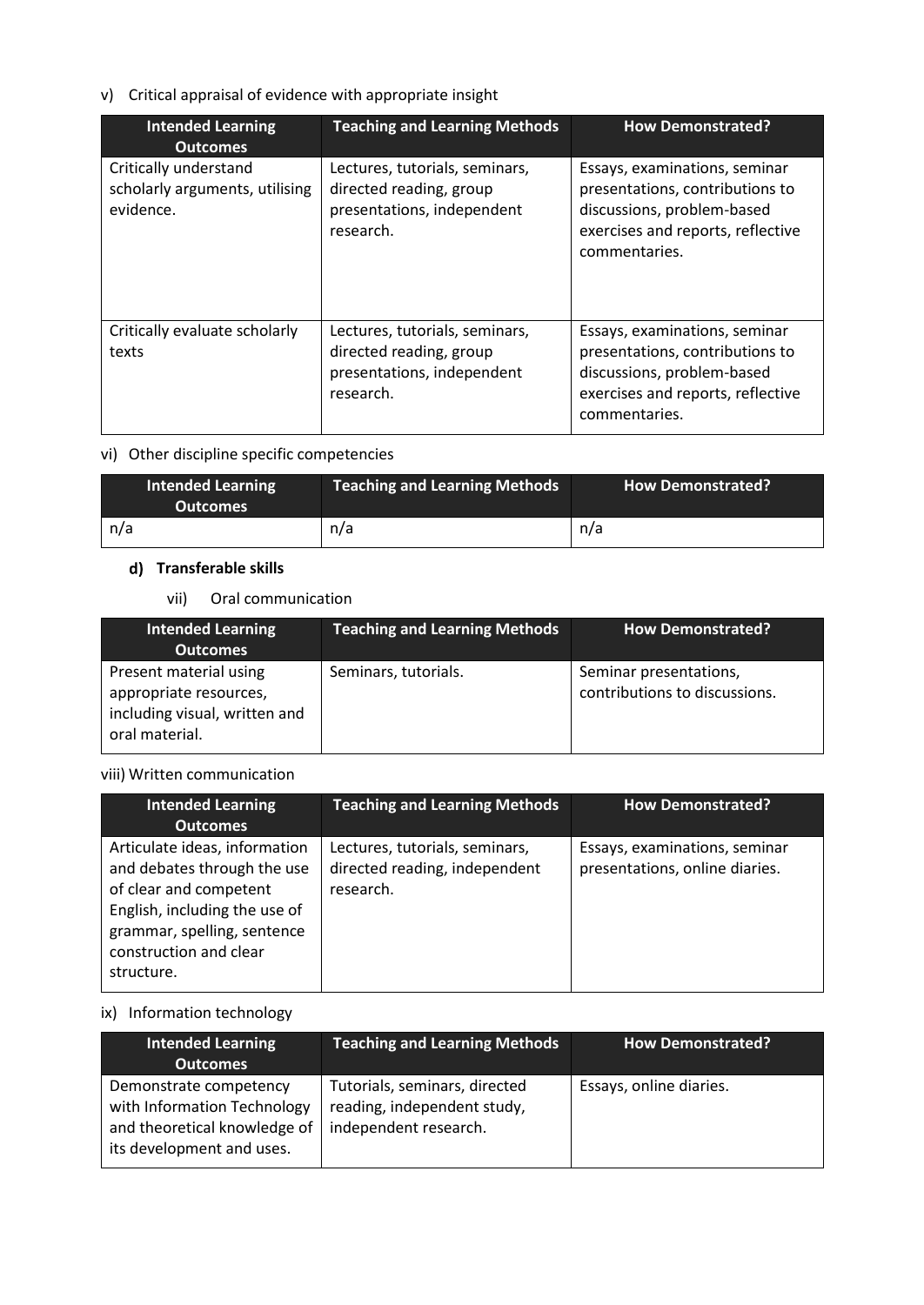| <b>Intended Learning</b><br><b>Outcomes</b>                                                                                                             | <b>Teaching and Learning Methods</b>                                                  | <b>How Demonstrated?</b> |
|---------------------------------------------------------------------------------------------------------------------------------------------------------|---------------------------------------------------------------------------------------|--------------------------|
| Use software packages (e.g.<br>SPSS), virtual learning<br>environments (e.g.<br>Blackboard), and the<br>internet for learning and<br>research purposes. | Tutorials, seminars, directed<br>reading, independent study,<br>independent research. | Essays, online diaries.  |

# x) Numeracy

| <b>Intended Learning</b><br><b>Outcomes</b> | <b>Teaching and Learning Methods</b> | <b>How Demonstrated?</b> |
|---------------------------------------------|--------------------------------------|--------------------------|
| n/a                                         | n/a                                  | n/a                      |

### xi) Team working

| <b>Intended Learning</b><br><b>Outcomes</b>                                                         | <b>Teaching and Learning Methods</b> | <b>How Demonstrated?</b>                                                                         |
|-----------------------------------------------------------------------------------------------------|--------------------------------------|--------------------------------------------------------------------------------------------------|
| Work in groups and develop<br>skills in group management,<br>leadership and peer<br>responsibility. | Tutorials, seminars                  | Seminar group presentations,<br>contributions to discussions,<br>team problem solving exercises. |
| Learning in group situations.                                                                       |                                      |                                                                                                  |

## xii) Problem solving

| <b>Intended Learning</b><br><b>Outcomes</b>                                                                | <b>Teaching and Learning Methods</b>                                        | <b>How Demonstrated?</b>                        |
|------------------------------------------------------------------------------------------------------------|-----------------------------------------------------------------------------|-------------------------------------------------|
| Evaluate and address<br>problems. Develop solutions<br>and recognise further<br>problems that might arise. | Lectures, tutorials, seminars,<br>directed reading, independent<br>research | Essays, problem-based exercises<br>and reports. |
| Stimulate interest in problem<br>solving.                                                                  | Lectures, tutorials, seminars,<br>directed reading, independent<br>research | Essays, problem-based exercises<br>and reports. |

# xiii) Information handling

| <b>Intended Learning</b><br><b>Outcomes</b> | <b>Teaching and Learning Methods</b> | <b>How Demonstrated?</b>        |
|---------------------------------------------|--------------------------------------|---------------------------------|
| Find and analyse new                        | Lectures, seminars, directed         | Essays, problem-based exercises |
| information.                                | reading, independent research.       | and reports.                    |

# xiv) Skills for lifelong learning

| <b>Intended Learning</b><br><b>Outcomes</b> | <b>Teaching and Learning Methods</b>                                         | <b>How Demonstrated?</b>                                                                                                                       |
|---------------------------------------------|------------------------------------------------------------------------------|------------------------------------------------------------------------------------------------------------------------------------------------|
| Manage time effectively.                    | Directed reading, independent<br>research.                                   | All of the above.                                                                                                                              |
| Work independently as well<br>as in groups. | Lectures, tutorials, seminars,<br>directed reading, independent<br>research. | Essays, independent research<br>projects, computer-based<br>exercises, problem- based<br>exercises and reports, media<br>production exercises. |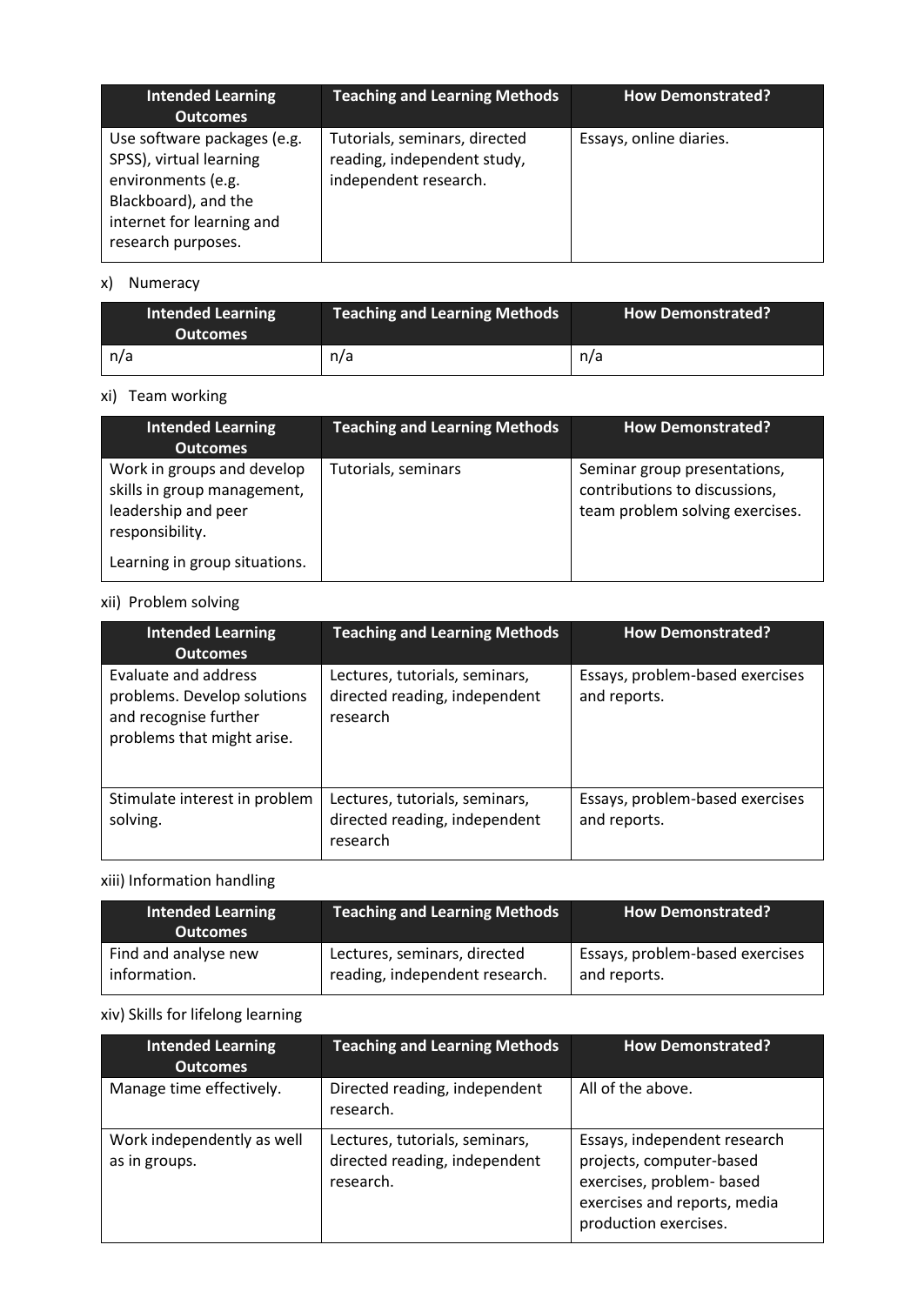| <b>Intended Learning</b><br><b>Outcomes</b>                                   | <b>Teaching and Learning Methods</b>                                         | <b>How Demonstrated?</b>                                                                                                                       |
|-------------------------------------------------------------------------------|------------------------------------------------------------------------------|------------------------------------------------------------------------------------------------------------------------------------------------|
| Plan research and present<br>results using oral and written<br>communication. | Lectures, tutorials, seminars,<br>directed reading, independent<br>research. | Essays, independent research<br>projects, computer-based<br>exercises, problem- based<br>exercises and reports, media<br>production exercises. |

# Media Studies - Major

# **Discipline specific knowledge and competencies**

## xv) Mastery of an appropriate body of knowledge

| <b>Intended Learning</b><br><b>Outcomes</b>                                                                                                 | <b>Teaching and Learning Methods</b>                                                                     | <b>How Demonstrated?</b>                                                                                                                                                                                             |
|---------------------------------------------------------------------------------------------------------------------------------------------|----------------------------------------------------------------------------------------------------------|----------------------------------------------------------------------------------------------------------------------------------------------------------------------------------------------------------------------|
| Be informed and critically<br>understand/discuss key<br>debates and developments<br>within the field of media and<br>communication studies. | Lectures, tutorials, seminars,<br>directed reading, independent<br>research, resource-based<br>learning. | Essays, examinations,<br>dissertations, seminar<br>presentations, contributions to<br>discussions, problem-based<br>exercises and reports, portfolios,<br>online forums, online diaries,<br>reflective commentaries. |

| xvi) Understanding and application of key concepts and techniques |
|-------------------------------------------------------------------|
|-------------------------------------------------------------------|

| <b>Intended Learning</b><br><b>Outcomes</b>                                                                                              | <b>Teaching and Learning Methods</b>                                                                                                                              | <b>How Demonstrated?</b>                                                                                                                                                                                                                                        |
|------------------------------------------------------------------------------------------------------------------------------------------|-------------------------------------------------------------------------------------------------------------------------------------------------------------------|-----------------------------------------------------------------------------------------------------------------------------------------------------------------------------------------------------------------------------------------------------------------|
| Explain the attributes and<br>complex role of media and<br>communication within<br>societies.                                            | Lectures, tutorials, seminars,<br>directed reading, independent<br>research, practical classes, team<br>problem solving exercises, media<br>production exercises. | Essays, examinations,<br>dissertations, seminar<br>presentations, contributions to<br>discussions, problem-based<br>exercises and reports, portfolios,<br>online forums, reflective<br>commentaries, computer-based<br>exercises, media production<br>projects. |
| Analyse the various<br>theoretical and scholarly<br>approaches to<br>understanding mediated<br>communication processes<br>and phenomena. | Tutorials, seminars, directed<br>reading, independent research,<br>practical classes, team problem<br>solving exercises, media<br>production exercises.           | Essays, examinations,<br>dissertations, seminar<br>presentations, contributions to<br>discussions, problem-based<br>exercises and reports, portfolios,<br>online forums, reflective<br>commentaries, computer-based<br>exercises, media production<br>projects. |

## xvii) Critical analysis of key issues

| <b>Intended Learning</b><br><b>Outcomes</b>                                                             | <b>Teaching and Learning Methods</b>                                                                                               | <b>How Demonstrated?</b>                                                                                                                                                                                                               |
|---------------------------------------------------------------------------------------------------------|------------------------------------------------------------------------------------------------------------------------------------|----------------------------------------------------------------------------------------------------------------------------------------------------------------------------------------------------------------------------------------|
| Analyse media and<br>communication processes<br>and structures at national<br>and international levels. | Lectures, tutorials, seminars,<br>directed reading, independent<br>research, team problem solving<br>exercises, methods exercises. | Essays, examinations,<br>dissertations, seminar<br>presentations, contributions to<br>discussions, problem-based<br>exercises and reports, portfolios,<br>online forums, reflective<br>commentaries, independent<br>research projects. |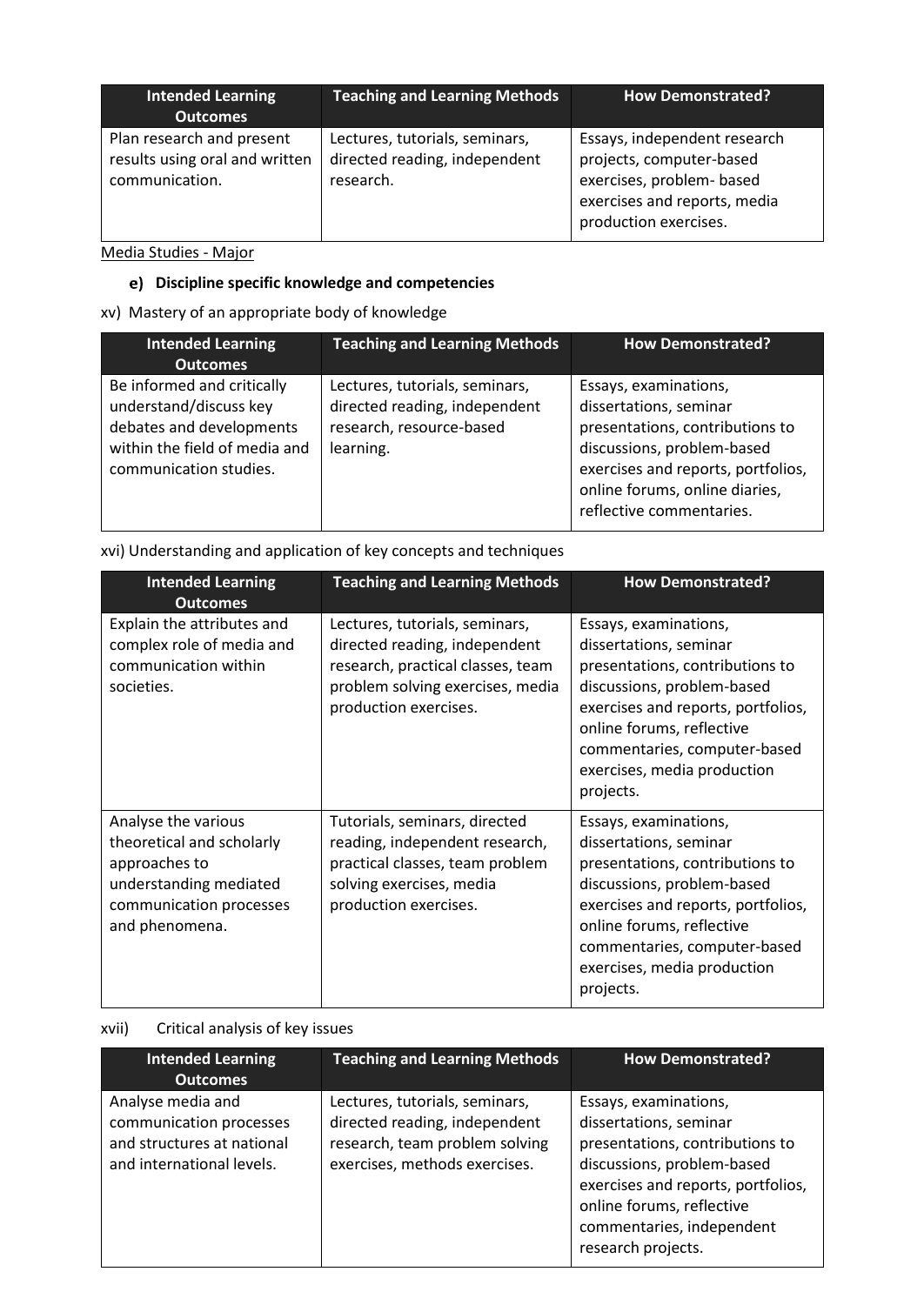| <b>Intended Learning</b><br><b>Outcomes</b>                                                                                          | <b>Teaching and Learning Methods</b>                                                                                               | <b>How Demonstrated?</b>                                                                                                                                                                                                               |
|--------------------------------------------------------------------------------------------------------------------------------------|------------------------------------------------------------------------------------------------------------------------------------|----------------------------------------------------------------------------------------------------------------------------------------------------------------------------------------------------------------------------------------|
| Analyse the role of societal,<br>cultural, economical and<br>technological factors in the<br>processes of mediated<br>communication. | Lectures, tutorials, seminars,<br>directed reading, independent<br>research, team problem solving<br>exercises, methods exercises. | Essays, examinations,<br>dissertations, seminar<br>presentations, contributions to<br>discussions, problem-based<br>exercises and reports, portfolios,<br>online forums, reflective<br>commentaries, independent<br>research projects. |
| Critically evaluate the nature<br>of media and communication<br>studies.                                                             | Tutorials, seminars, directed<br>reading, independent research,<br>team problem solving exercises.                                 | Essays, examinations,<br>dissertations, seminar<br>presentations, contributions to<br>discussions, problem-based<br>exercises and reports, portfolios,<br>online forums, reflective<br>commentaries, independent<br>research projects. |

| xviii) |  |  | Clear and concise presentation of material |  |
|--------|--|--|--------------------------------------------|--|
|--------|--|--|--------------------------------------------|--|

| <b>Intended Learning</b><br><b>Outcomes</b>                                                                                  | <b>Teaching and Learning Methods</b>                                                               | <b>How Demonstrated?</b>                                                                                    |
|------------------------------------------------------------------------------------------------------------------------------|----------------------------------------------------------------------------------------------------|-------------------------------------------------------------------------------------------------------------|
| Analyse and synthesise<br>literature that addresses key<br>debates within the field of<br>media and communication<br>studies | Tutorials, seminars, directed<br>reading, independent research,<br>team problem solving exercises. | Writing tasks, seminar<br>presentations, contributions to<br>discussions, online forums, online<br>diaries. |
| Present problems of the field<br>of media and communication<br>studies in a variety of written<br>and oral formats.          | Tutorials, seminars, directed<br>reading, independent research,<br>team problem solving exercises. | Writing tasks, seminar<br>presentations, contributions to<br>discussions, online forums, online<br>diaries. |

xix) Critical appraisal of evidence with appropriate insight

| <b>Intended Learning</b><br><b>Outcomes</b>                                                                                                       | <b>Teaching and Learning Methods</b>                                                                                                                     | <b>How Demonstrated?</b>                                                                                                                                                                                                               |
|---------------------------------------------------------------------------------------------------------------------------------------------------|----------------------------------------------------------------------------------------------------------------------------------------------------------|----------------------------------------------------------------------------------------------------------------------------------------------------------------------------------------------------------------------------------------|
| Use social scientific and<br>humanistic methodologies to<br>address research questions<br>within the field of media and<br>communication studies. | Lectures, tutorials, seminars,<br>directed reading, independent<br>research, team problem solving<br>exercises, practical classes,<br>methods exercises. | Essays, examinations,<br>dissertations, seminar<br>presentations, contributions to<br>discussions, problem-based<br>exercises and reports, portfolios,<br>online forums, reflective<br>commentaries, independent<br>research projects. |
| Develop and sustain<br>scholarly arguments,<br>formulating appropriate<br>questions and utilising<br>evidence.                                    | Lectures, tutorials, seminars,<br>directed reading, independent<br>research, team problem solving<br>exercises, methods exercises.                       | Essays, examinations,<br>dissertations, seminar<br>presentations, contributions to<br>discussions, problem-based<br>exercises and reports, portfolios,<br>online forums, reflective<br>commentaries, independent<br>research projects. |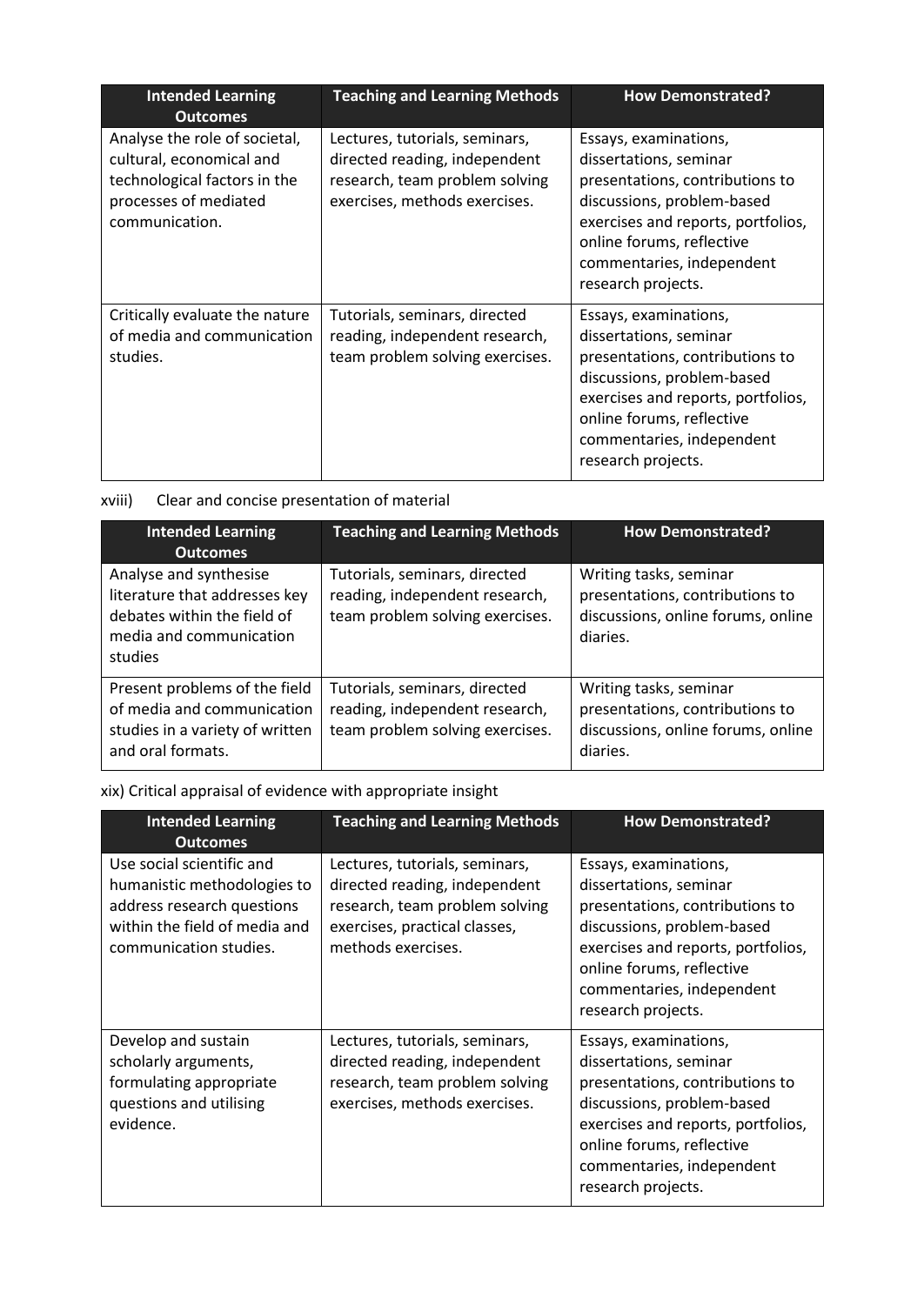| <b>Intended Learning</b><br><b>Outcomes</b>                  | <b>Teaching and Learning Methods</b>                                                                                                                     | <b>How Demonstrated?</b>                                                                                                                                                                                                               |
|--------------------------------------------------------------|----------------------------------------------------------------------------------------------------------------------------------------------------------|----------------------------------------------------------------------------------------------------------------------------------------------------------------------------------------------------------------------------------------|
| Critically evaluate scholarly<br>texts and source materials. | Lectures, tutorials, seminars,<br>directed reading, independent<br>research, team problem solving<br>exercises, practical classes,<br>methods exercises. | Essays, examinations,<br>dissertations, seminar<br>presentations, contributions to<br>discussions, problem-based<br>exercises and reports, portfolios,<br>online forums, reflective<br>commentaries, independent<br>research projects. |

## xx) Other discipline specific competencies

| <b>Intended Learning</b><br><b>Outcomes</b>                                     | <b>Teaching and Learning Methods</b>        | <b>How Demonstrated?</b>                         |
|---------------------------------------------------------------------------------|---------------------------------------------|--------------------------------------------------|
| Design, research and present<br>an independently conceived<br>research project. | Independent research, methods<br>exercises. | Independent research projects,<br>dissertations. |

## **Transferable skills**

### xxi) Oral communication

| <b>Intended Learning</b><br><b>Outcomes</b>                                                          | <b>Teaching and Learning Methods</b>                    | <b>How Demonstrated?</b>                                                             |
|------------------------------------------------------------------------------------------------------|---------------------------------------------------------|--------------------------------------------------------------------------------------|
| Present material using<br>appropriate resources,<br>including visual, written and<br>aural material. | Seminars, tutorials, team<br>problem solving exercises. | Seminar presentations,<br>contributions to offline and<br>online forums/discussions. |

### xxii)Written communication

| <b>Intended Learning</b><br><b>Outcomes</b>                                                                                                                                                    | <b>Teaching and Learning Methods</b>                                         | <b>How Demonstrated?</b>                                                                                            |
|------------------------------------------------------------------------------------------------------------------------------------------------------------------------------------------------|------------------------------------------------------------------------------|---------------------------------------------------------------------------------------------------------------------|
| Articulate ideas, information<br>and debates through the use<br>of clear and competent<br>English, including the use of<br>grammar, spelling, sentence<br>construction and clear<br>structure. | Lectures, tutorials, seminars,<br>directed reading, independent<br>research. | Essays, examinations,<br>dissertations, seminar<br>presentations, online diaries,<br>independent research projects. |

### xxiii) Information technology

| <b>Intended Learning</b><br><b>Outcomes</b>                                                                                                             | <b>Teaching and Learning Methods</b>                                                                                                            | <b>How Demonstrated?</b>                                                                                                                                                      |
|---------------------------------------------------------------------------------------------------------------------------------------------------------|-------------------------------------------------------------------------------------------------------------------------------------------------|-------------------------------------------------------------------------------------------------------------------------------------------------------------------------------|
| Demonstrate competency<br>with Information Technology<br>and theoretical knowledge of<br>its development and uses.                                      | Study skills workshops, tutorials,<br>seminars, directed reading,<br>independent research, computer<br>practical classes, methods<br>exercises. | Essays, dissertations,<br>independent research projects,<br>online production exercises,<br>computer-based exercises, online<br>forums, online diaries, methods<br>exercises. |
| Use software packages (e.g.<br>SPSS), virtual learning<br>environments (e.g.<br>Blackboard), and the<br>internet for learning and<br>research purposes. | Study skills workshops, tutorials,<br>seminars, directed reading,<br>independent research, computer<br>practical classes, methods<br>exercises. | Essays, dissertations,<br>independent research projects,<br>online production exercises,<br>computer-based exercises, online<br>forums, online diaries, methods<br>exercises. |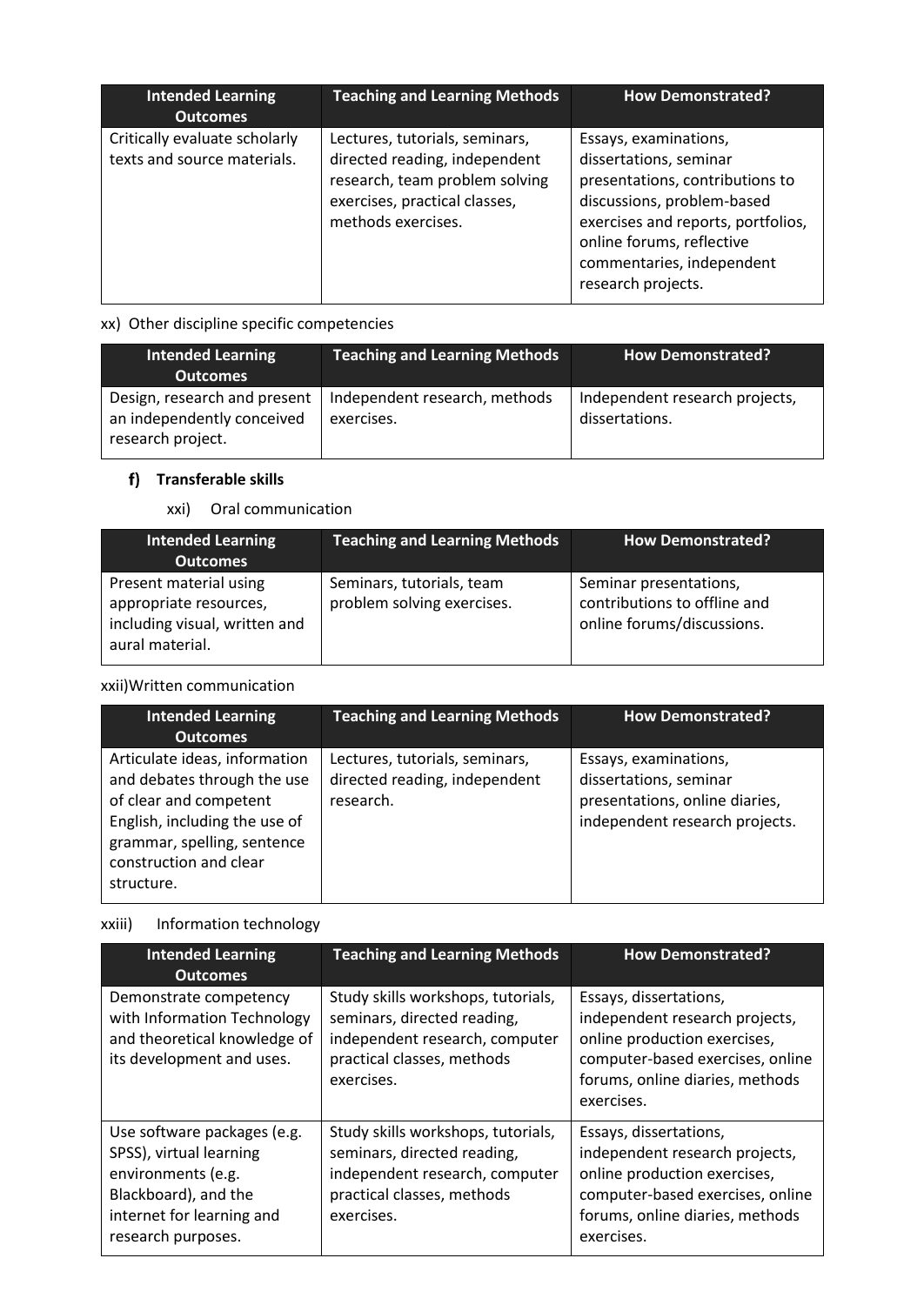### xxiv) Numeracy

| <b>Intended Learning</b><br><b>Outcomes</b> | <b>Teaching and Learning Methods</b> | <b>How Demonstrated?</b>       |
|---------------------------------------------|--------------------------------------|--------------------------------|
| Demonstrate numeracy skills                 | Lectures, tutorials, seminars,       | Essays, dissertations,         |
| and use statistics in media                 | directed reading, independent        | independent research projects, |
| and communication                           | research, computer practical         | computer-based exercises,      |
| research.                                   | classes, methods exercises.          | methods exercises.             |

## xxv)Team working

| <b>Intended Learning</b><br><b>Outcomes</b>                                                         | <b>Teaching and Learning Methods</b>                    | <b>How Demonstrated?</b>                                                                                    |
|-----------------------------------------------------------------------------------------------------|---------------------------------------------------------|-------------------------------------------------------------------------------------------------------------|
| Work in groups and develop<br>skills in group management,<br>leadership and peer<br>responsibility. | Tutorials, seminars, team<br>problem solving exercises. | Essays, dissertations,<br>independent research projects,<br>computer-based exercises,<br>methods exercises. |
| Learning in group situations.                                                                       |                                                         |                                                                                                             |

# xxvi) Problem solving

| <b>Intended Learning</b><br><b>Outcomes</b>                                                                | <b>Teaching and Learning Methods</b>                                                                                                                                                    | <b>How Demonstrated?</b>                                                                                                                       |
|------------------------------------------------------------------------------------------------------------|-----------------------------------------------------------------------------------------------------------------------------------------------------------------------------------------|------------------------------------------------------------------------------------------------------------------------------------------------|
| Evaluate and address<br>problems. Develop solutions<br>and recognise further<br>problems that might arise. | Lectures, tutorials, seminars,<br>directed reading, independent<br>research, practical classes, team<br>problem solving exercises,<br>methods exercises, media<br>production exercises. | Essays, independent research<br>projects, computer-based<br>exercises, problem- based<br>exercises and reports, media<br>production exercises. |
| Stimulate interest in problem<br>solving.                                                                  | Lectures, tutorials, seminars,<br>directed reading, independent<br>research, practical classes, team<br>problem solving exercises,<br>methods exercises, media<br>production exercises. | Essays, independent research<br>projects, computer-based<br>exercises, problem- based<br>exercises and reports, media<br>production exercises. |

# xxvii) Information handling

| <b>Intended Learning</b><br><b>Outcomes</b> | <b>Teaching and Learning Methods</b>                                                                                                          | <b>How Demonstrated?</b>                                                                                                                       |
|---------------------------------------------|-----------------------------------------------------------------------------------------------------------------------------------------------|------------------------------------------------------------------------------------------------------------------------------------------------|
| Find and analyse new<br>information.        | Lectures, seminars, directed<br>reading, independent research,<br>practical classes, team problem<br>solving exercises, methods<br>exercises. | Essays, independent research<br>projects, computer-based<br>exercises, problem- based<br>exercises and reports, media<br>production exercises. |

## xxviii) Skills for lifelong learning

| <b>Intended Learning</b><br><b>Outcomes</b> | <b>Teaching and Learning Methods</b>                                                                                                                                                    | <b>How Demonstrated?</b> |
|---------------------------------------------|-----------------------------------------------------------------------------------------------------------------------------------------------------------------------------------------|--------------------------|
| Manage time effectively.                    | Directed reading, independent<br>research.                                                                                                                                              | All of the above.        |
| Work independently as well<br>as in groups. | Lectures, tutorials, seminars,<br>directed reading, independent<br>research, practical classes, team<br>problem solving exercises,<br>methods exercises, media<br>production exercises. | All of the above.        |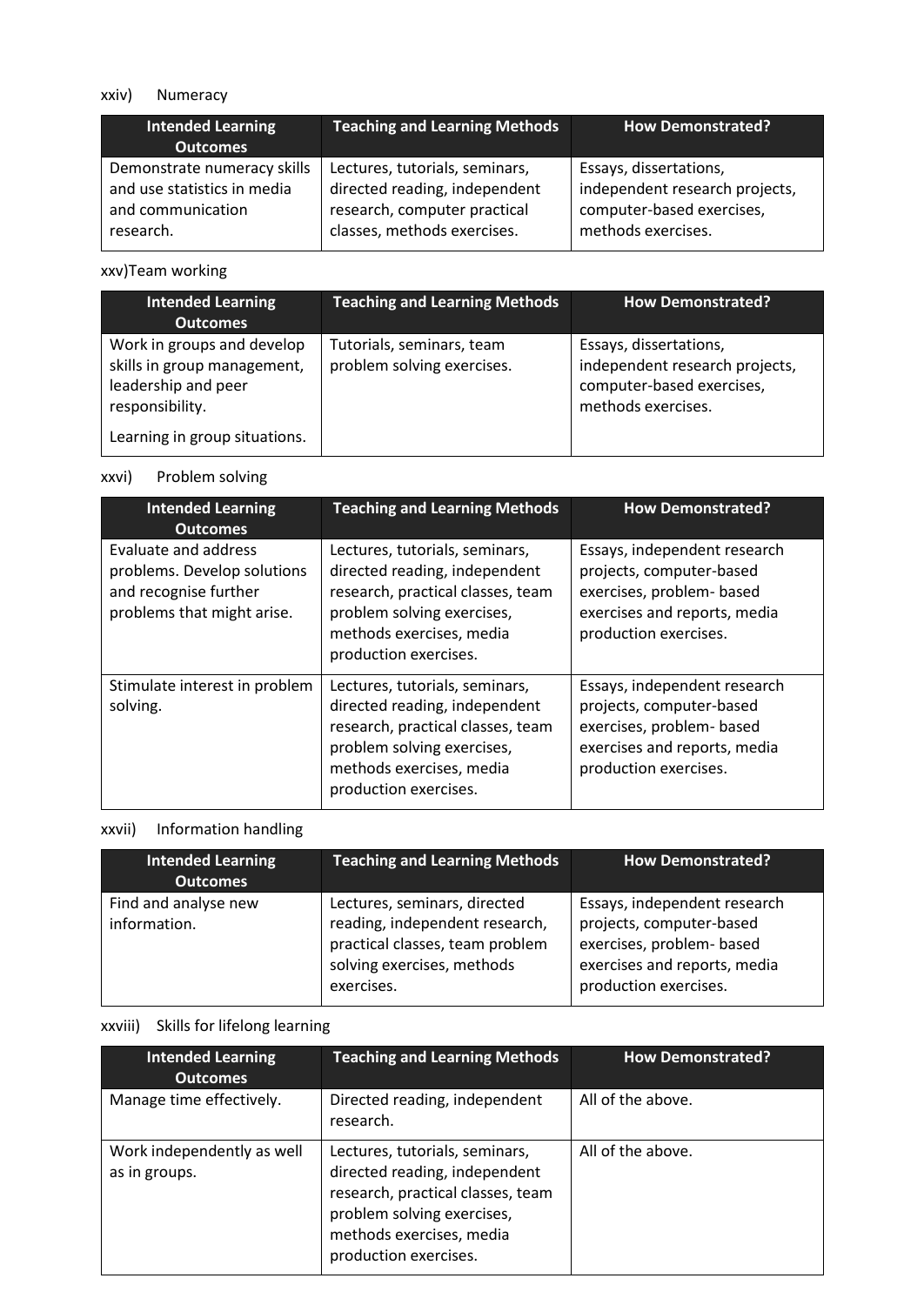| <b>Intended Learning</b><br><b>Outcomes</b>                                   | <b>Teaching and Learning Methods</b>                                                                                                                                                    | <b>How Demonstrated?</b> |
|-------------------------------------------------------------------------------|-----------------------------------------------------------------------------------------------------------------------------------------------------------------------------------------|--------------------------|
| Plan research and present<br>results using oral and written<br>communication. | Lectures, tutorials, seminars,<br>directed reading, independent<br>research, practical classes, team<br>problem solving exercises,<br>methods exercises, media<br>production exercises. | All of the above.        |

### **10. Progression points**

This programme follows the standard Scheme of Progression set out in [Senate Regulations](http://www.le.ac.uk/senate-regulations) – see the version of Senate Regulation 5 governing undergraduate programmes relevant to the year of entry.

In cases where a student has failed to meet a requirement to progress he or she will be required to withdraw from the course

#### **Progression Points with a Year Abroad**

According to Senate Regulation 5.29, in the case of four-year programmes in which the year out does not count towards the final classification, the second and fourth years are used in determining the degree class, according to the standard scheme for three year programmes.

### **Application to Transfer from single subject BA to BA with a Year Abroad**

Students are invited to apply at the end of their first year to transfer to the BA with a Year Abroad. Students are selected on the basis of their first year average of 60% and above with those obtaining the highest average having priority. In addition, performance is also reviewed, taking into account such indicators as attendance and observation of academic obligations. Absence from tutorials without mitigating circumstances and non-submission of required coursework would be examples of poor performance and would result in an application being rejected.

#### **Progression from 2nd year to year abroad**

Students may progress to the year abroad with no failed modules in year 2 and with an average mark of 60% from year 1 and 2. Good attendance and observation of academic obligations must continue to be maintained throughout year 2. Failure to do so may result in the opportunity to study abroad being withdrawn.

#### **Progression from year abroad to final year**

For the year abroad year students are required to complete the equivalent of 60 ECTS if studying at a European partner institution or an equivalent number of credits at one of the International partner institutions.

For a student to progressto the final year of the BA with a Year Abroad programme the student has to achieve an average of 50% for the whole year. If a student has failed to achieve an average of 50% for the year, including resit options as per the partner institution's rules, by the September Board of Examiners, the Board will consider whether the student should have to transfer on to the single subject BA for their final year, taking their overall attendance and observation of academic obligations into consideration.

### **Excluded combinations**

Media Studies MAJOR: not to be combined with Media Studies MINOR due to overlap in modules.

Media Studies MINOR: not to be combined with Media Studies MAJOR due to overlap in modules.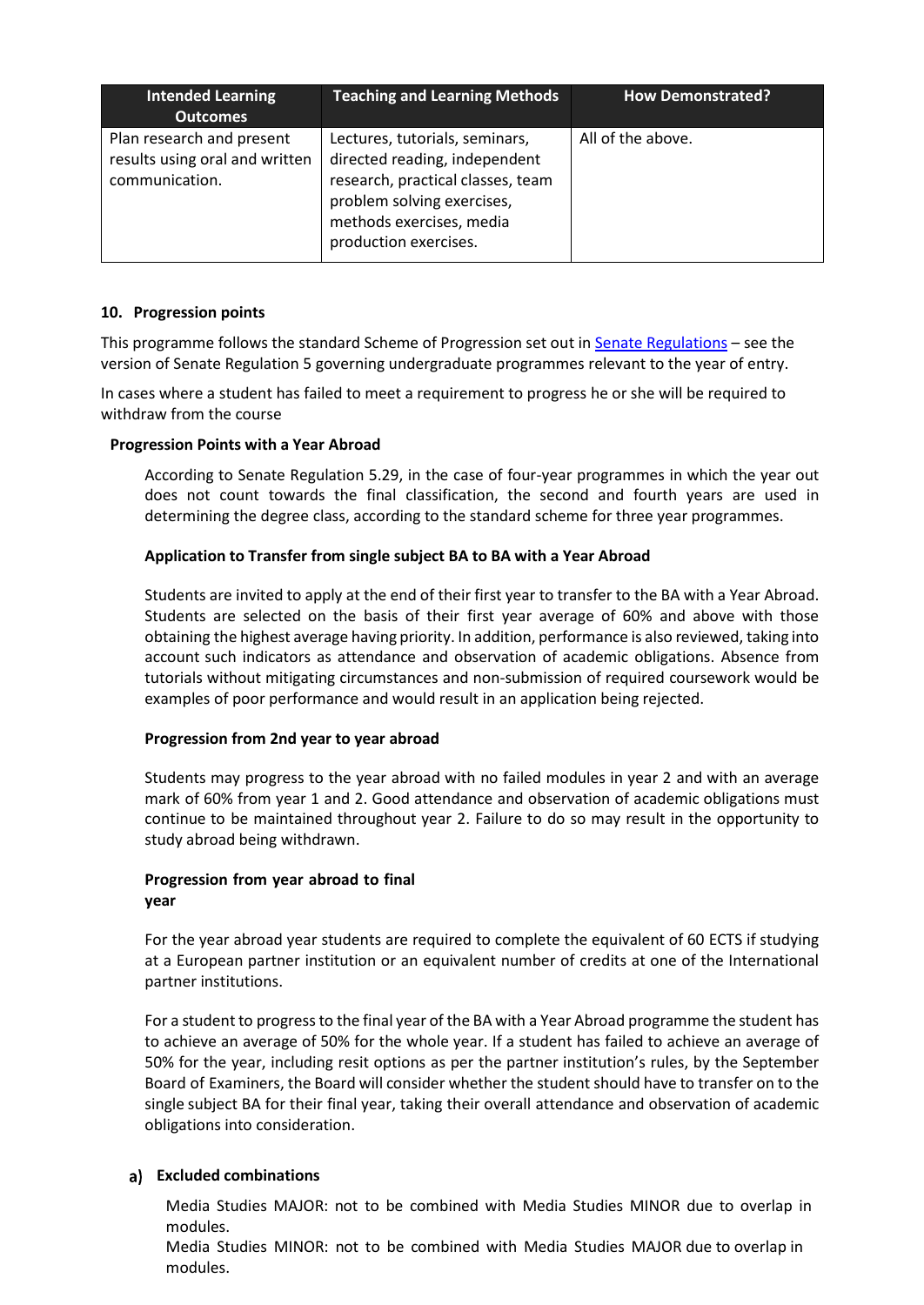### **b)** Course transfers

Course transfers are decided on the basis of our general entry criteria. Each individual case will be evaluated by our admissions tutor and the UG Programme Director, as appropriate.

#### **11. Criteria for award and classification**

This programme follows the standard scheme of undergraduate award and classification set out in [Senate Regulations](http://www.le.ac.uk/senate-regulations) – see the version of *Senate Regulation 5 governing undergraduate programmes* relevant to the year of entry.

### **12. Special features**

BA Media and Communication:

- a. The Programme's structure supports the development of the following four (currently loosely structured) areas of specialisation: mass communication; new/digital media; media practice; film and cultural studies.
- b. The Programme offers a semester abroad opportunity to Year 2 students.
- c. In all three years, students are given the opportunity to carry out practical/production work (Year 1: production of a digital artefact; Year 2: TV production; Year 3: online journalism).
- d. The Programme has strong profile in international and global media and communication, as well as in new media and communication technologies.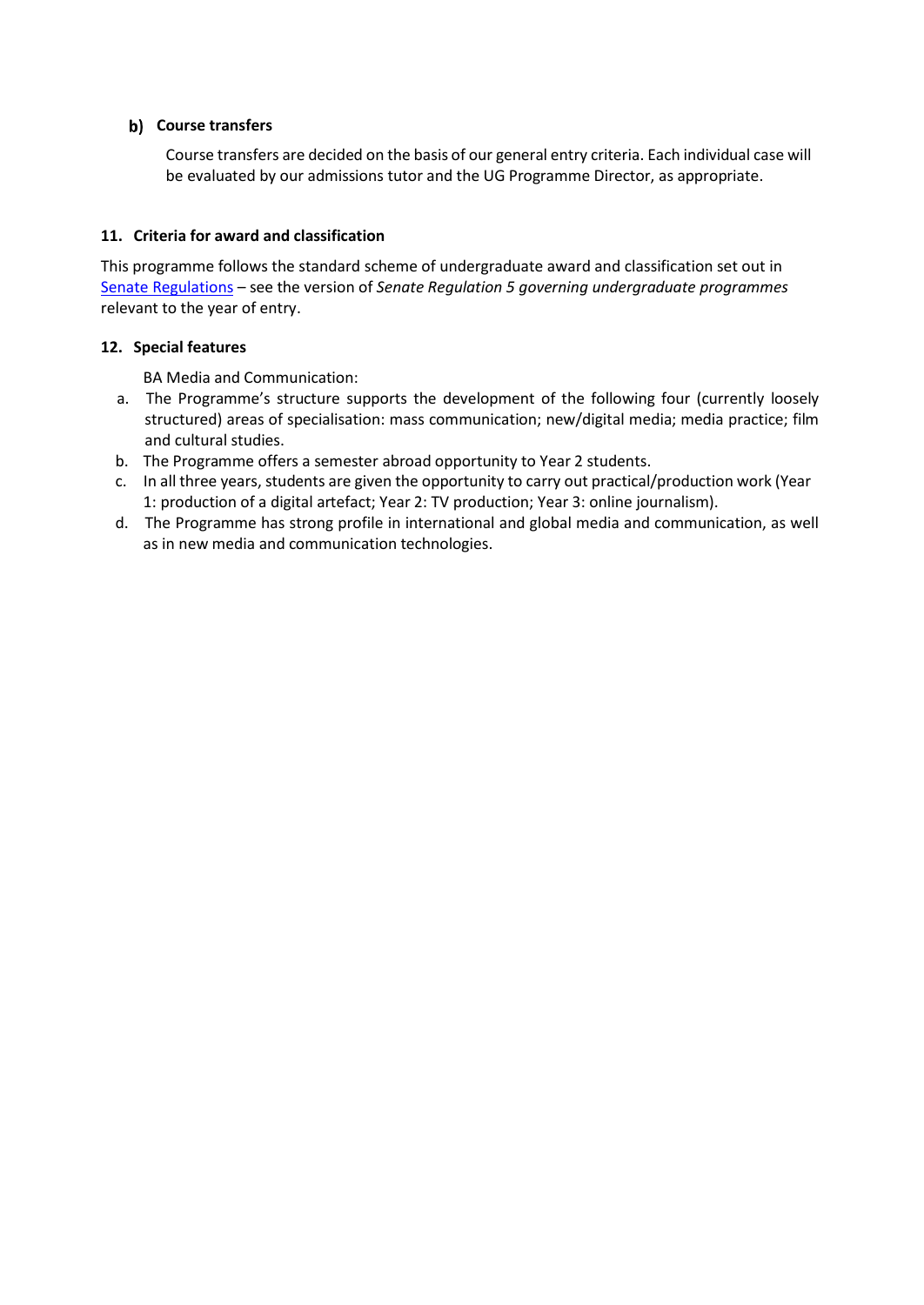Students may apply to transfer to the BA (with a Year Abroad) after successful completion of the first year and subsequent successful completion of the second year.

The BA with a Year Abroad provides for students spending their third year at one of our partner institutions and then returning to Leicester for their final year.

#### **Our partner institutions for the BA with a Year Abroad are currently:**

 Erasmus University Rotterdam(Netherlands) Ludwig Maximilian University of Munich (Germany) Charles University Prague (Czech Republic)

#### **Our partner institutions for a semester abroad in Year 2 are currently:**

Deakin University (Australia) University of Windsor (Canada) Unitec (New Zealand) Illinois State University (USA) The University of Tulsa (USA) University of Miami – Coral Gables (USA)

This list is subject to change at short notice.

The exchange is a 'cultural exchange', so that students cannot apply to study at a University in a country/region from which they originally come.

Applications to transfer on to the BA with a Year Abroad degree are made towards the end of the first year. Students are selected on the basis of their first year marks.

#### **13. Indications of programme quality**

The programme has consistently sustained a high level of student satisfaction with teaching and learning. Positive reports of the quality of the programme has been received from External Examiners who have noted, for example, the balance between core and elective subjects, the breadth of options, and the fact that "Teaching, learning and assessment are all of a very high standard."

#### **14. External Examiner(s) reports**

The details of the External Examiner(s) for this programme and the most recent External Examiners' reports for this programme can be found at [exampapers@Leicester](https://exampapers.le.ac.uk/) [log-in required]

#### **15. Summary of programme/pathway delivery and assessment:**

BA Media and Communication:

The Programme's structure supports the development of four (currently loosely structured) areas of specialisation: mass communication; new/digital media; media practice; film and cultural studies. This means that students in their second and final year of study are given the opportunity through optional modules to choose the area of study they wish to specialise in. Specifically, they can choose 2 out of 6 modules in Year 2 and 4 out of 6 modules in Year 3, with options being available in all four areas of specialisation.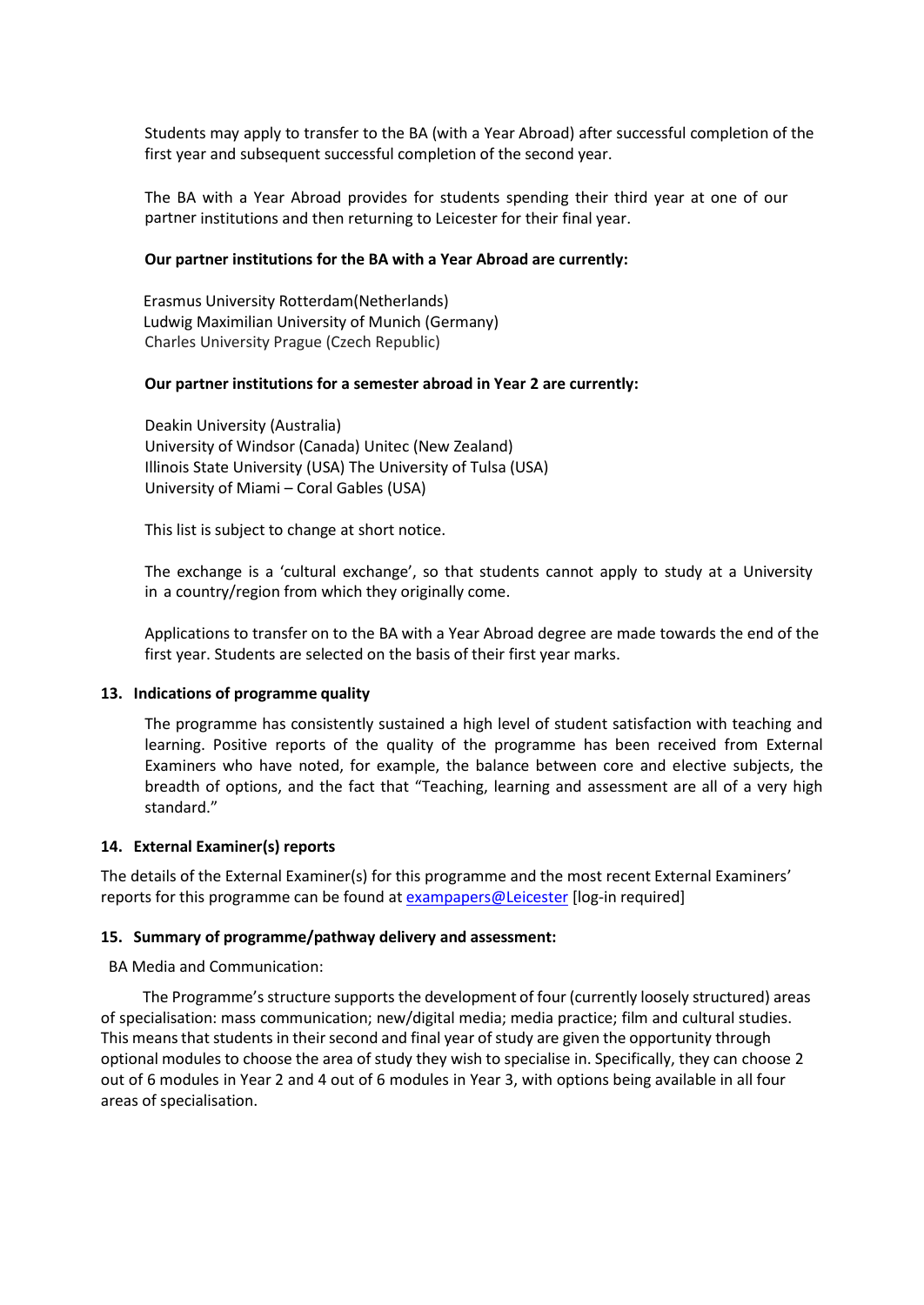

# **Programme Specification (Undergraduate) FOR ENTRY YEAR: 2018/19**

**Date created:** 24/02/2021 **Last amended:** Click or tap to enter a date. **Version no.** Choose an item.

Accordingly, a range of teaching methods are in place, such as: lectures, tutorials, seminars, workshops, directed reading, independent research, computer and other practical classes, media production exercises, and team problem solving exercises.

Thus, assessment varies by module and area of specialisation, so that the intended learning goals of each area of specialisation and module are met as appropriate. Specifically, students are assessed by a combination of written assignments (e.g., essays, portfolios, reports, reflective commentaries, methods exercises), class presentations, media production projects, online forums and diaries, and examinations. Also, they complete a dissertation on a chosen topic of research in their third year.

#### Media Studies Major:

No optional modules are offered to students who take the major in media studies, but all modules involve a range of teaching methods and suitable assessment as well. More specifically:

This pathway employs lectures, tutorials, seminars, directed reading, independent research, computer and other practical classes, team problem solving exercises, as well as media production and research methods exercises.

Accordingly, assessment varies according to each module's intended learning goals. Specifically, students are assessed by a combination of written assignments (e.g., essays, portfolios, reports, reflective commentaries, methods exercises), class presentations, media production projects, online diaries, and examinations. Also, they complete a dissertation on a chosen topic of research in their third year.

#### Media Studies Minor:

Although no optional modules are offered to students who take the minor in media studies, a few different teaching methods and suitable assessment are in place. More specifically:

In terms of teaching and learning methods, this pathway mostly employs lectures, tutorials, seminars, directed reading, and independent research.

Accordingly, assessment serves each module's intended learning goals. Specifically, students are mainly assessed by essays, examinations, seminar presentations, contributions to discussions, problem-based exercises and reports, online diaries, and reflective commentaries.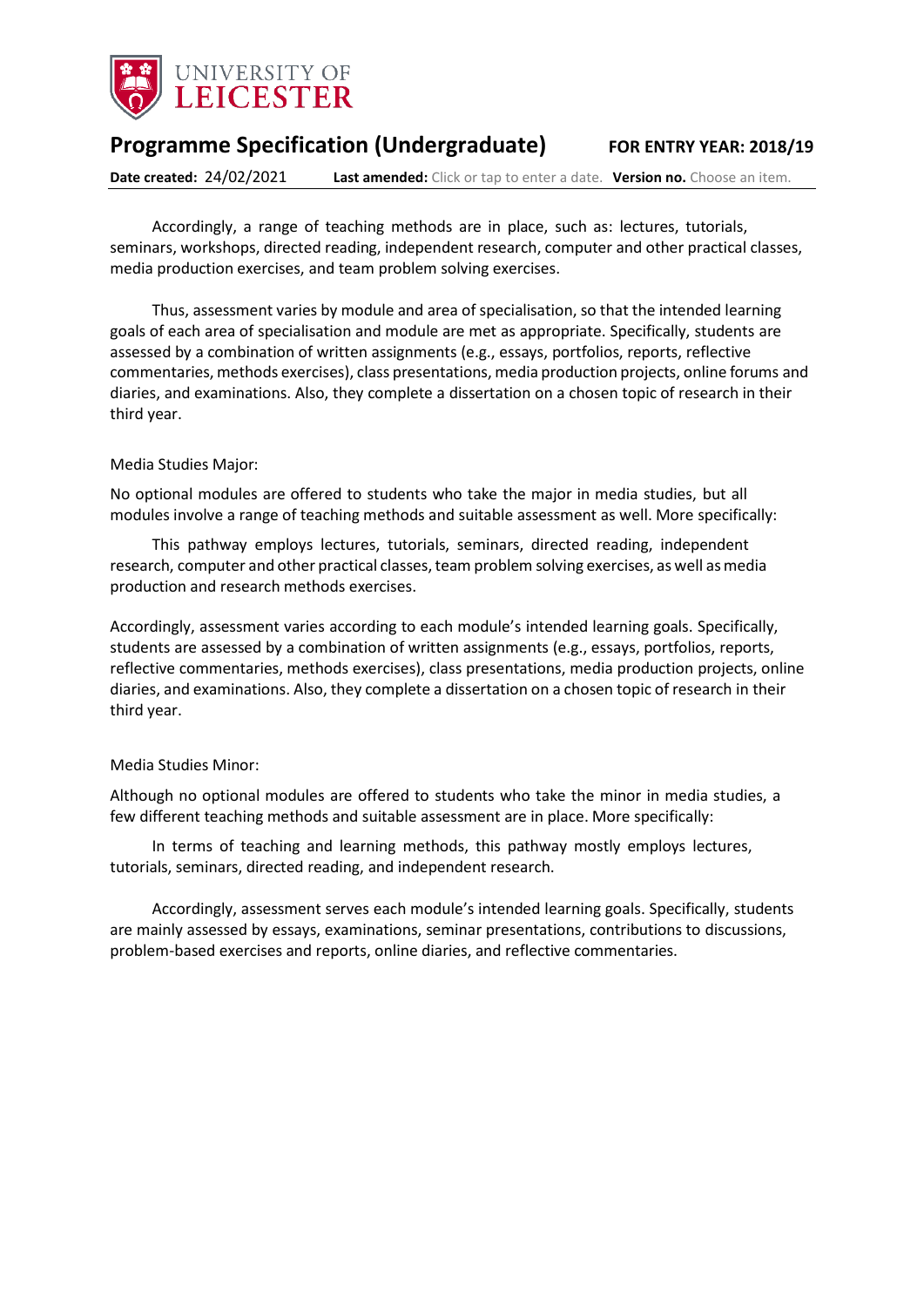

# **Programme Specification (Undergraduate) FOR ENTRY YEAR: 2018/19**

**Date created:** 24/02/2021 **Last amended:** Click or tap to enter a date. **Version no.** Choose an item.

### **Appendix 1: Programme structure (programme regulations)**

The University regularly reviews its programmes and modules to ensure that they reflect the current status of the discipline and offer the best learning experience to students. On occasion, it may be necessary to alter particular aspects of a course or module.

BA Media and Communication

**Level 4/Year 1 2018/19**

Credit breakdown

| <b>Status</b> | <b>Year long</b>   | Semester 1         | Semester 2         |
|---------------|--------------------|--------------------|--------------------|
| Core          | Choose an<br>item. | 60 credits         | 60 credits         |
| Optional      | Choose an<br>item. | Choose an<br>item. | Choose an<br>item. |

120 credits in total

Core modules

| <b>Delivery period</b> | Code   | <b>Title</b>                                    | <b>Credits</b> |
|------------------------|--------|-------------------------------------------------|----------------|
| Sem 1                  | MS1001 | Introduction to Media and Communication [1,2,4] | 30 credits     |
| Sem 1                  | MS1006 | Digital Storytelling [2,3,4]                    | 15 credits     |
| Sem 1                  | MS1011 | Media Origins [1,4]                             | 15 credits     |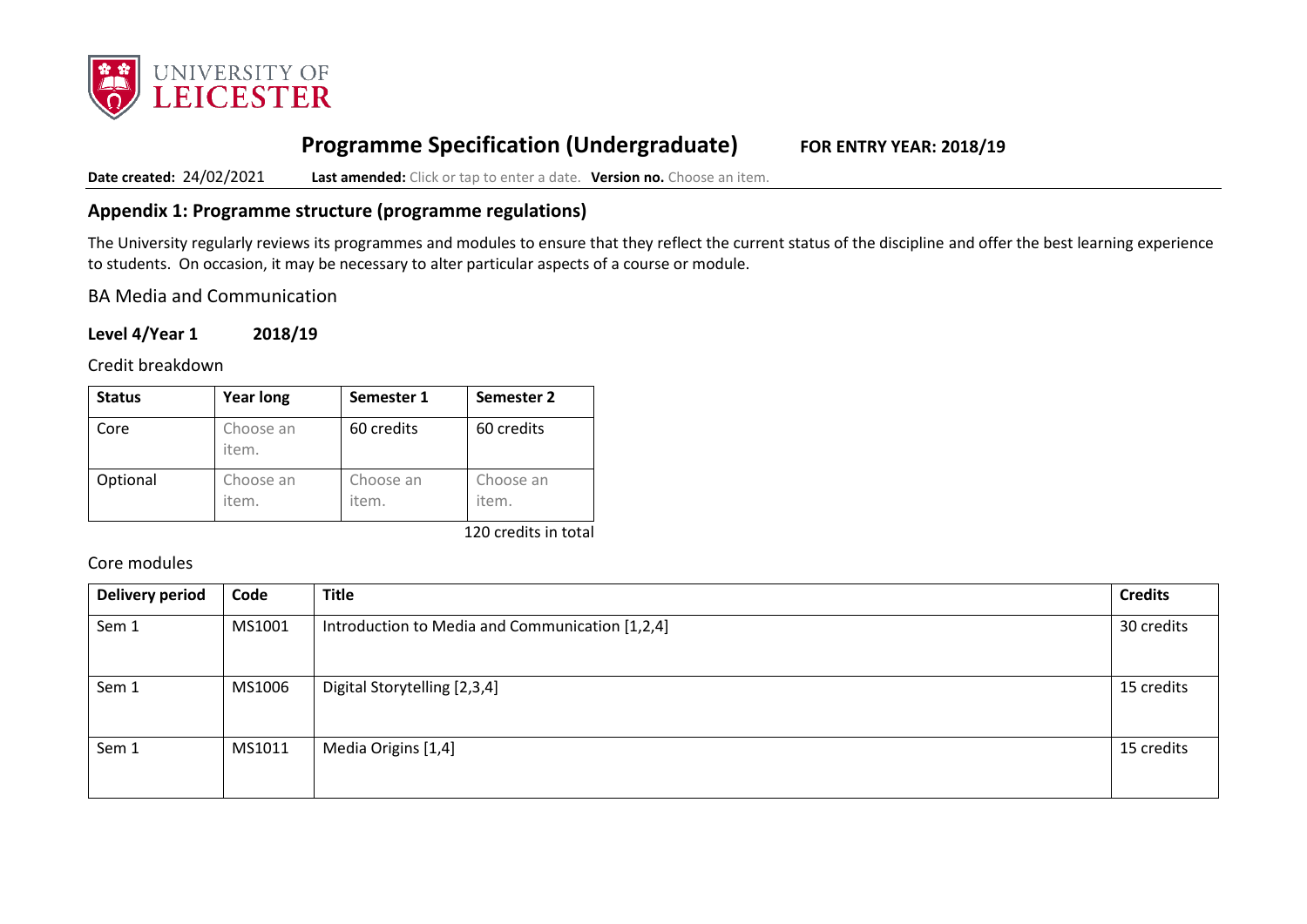| <b>Delivery period</b> | Code   | <b>Title</b>                               | <b>Credits</b> |
|------------------------|--------|--------------------------------------------|----------------|
| Sem 1                  | MS1009 | Introduction to Academic Skills            | 0 credits      |
| Sem <sub>2</sub>       | MS1002 | Studying Media and Communication [1, 2, 4] | 30 credits     |
| Sem <sub>2</sub>       | MS1003 | Global Media [1, 2, 4]                     | 15 credits     |
| Sem <sub>2</sub>       | MS1010 | Creative Audiences [1, 4]                  | 15 credits     |

## **Notes**

n/a

# **Level 5/Year 2 2019/20**

Credit breakdown

| <b>Status</b> | <b>Year long</b>   | Semester 1 | Semester 2 |
|---------------|--------------------|------------|------------|
| Core          | Choose an<br>item. | 45 credits | 45 credits |
| Optional      | Choose an<br>item. | 15 credits | 15 credits |

120 credits in total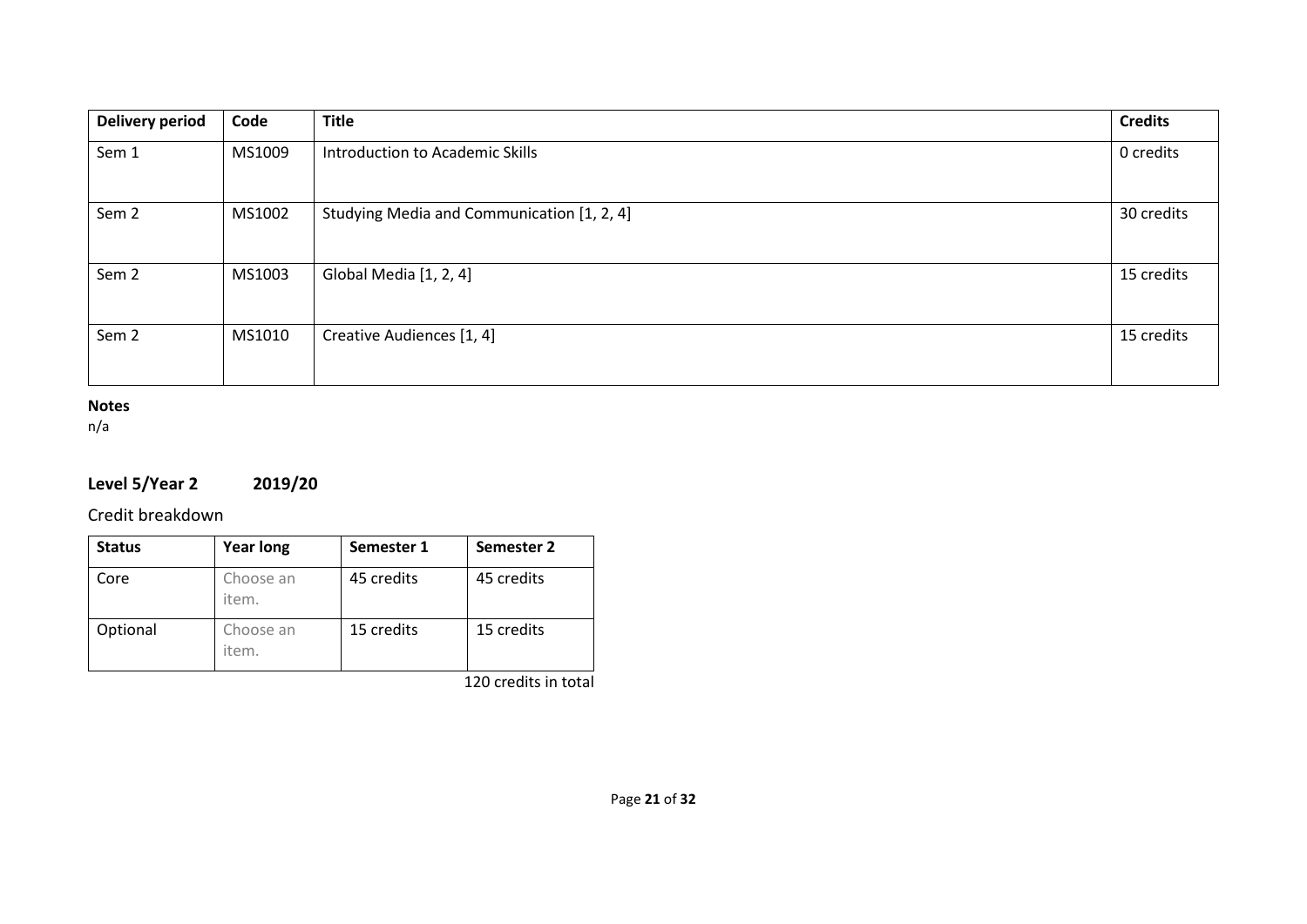# Core modules

| <b>Delivery period</b> | Code   | <b>Title</b>                                     | <b>Credits</b> |
|------------------------|--------|--------------------------------------------------|----------------|
| Sem 1                  | MS2009 | Digital Media and Everyday life [2]              | 30 credits     |
| Sem 1                  | MS2000 | The Production of News [1]                       | 15 credits     |
| Sem 1                  | MS2013 | Professionalism and Employment in the Media      | 0 credits      |
| Sem <sub>2</sub>       | MS2016 | Media and Communication Research in Practice [1] | 30 credits     |
| Sem <sub>2</sub>       | MS2017 | Television Studies [1,4]                         | 15 credits     |

# **Notes**

[n/a]

# Option modules

| <b>Delivery period</b> | Code   | <b>Title</b>                       | <b>Credits</b> |
|------------------------|--------|------------------------------------|----------------|
| Semester 1             | MS2001 | <b>Political Communication [1]</b> | 15 credits     |
| Semester 1             | MS2006 | Identity and Popular Culture [1]   | 15 credits     |
| Semester 1             | MS2012 | Global Film Culture [4]            | 15 credits     |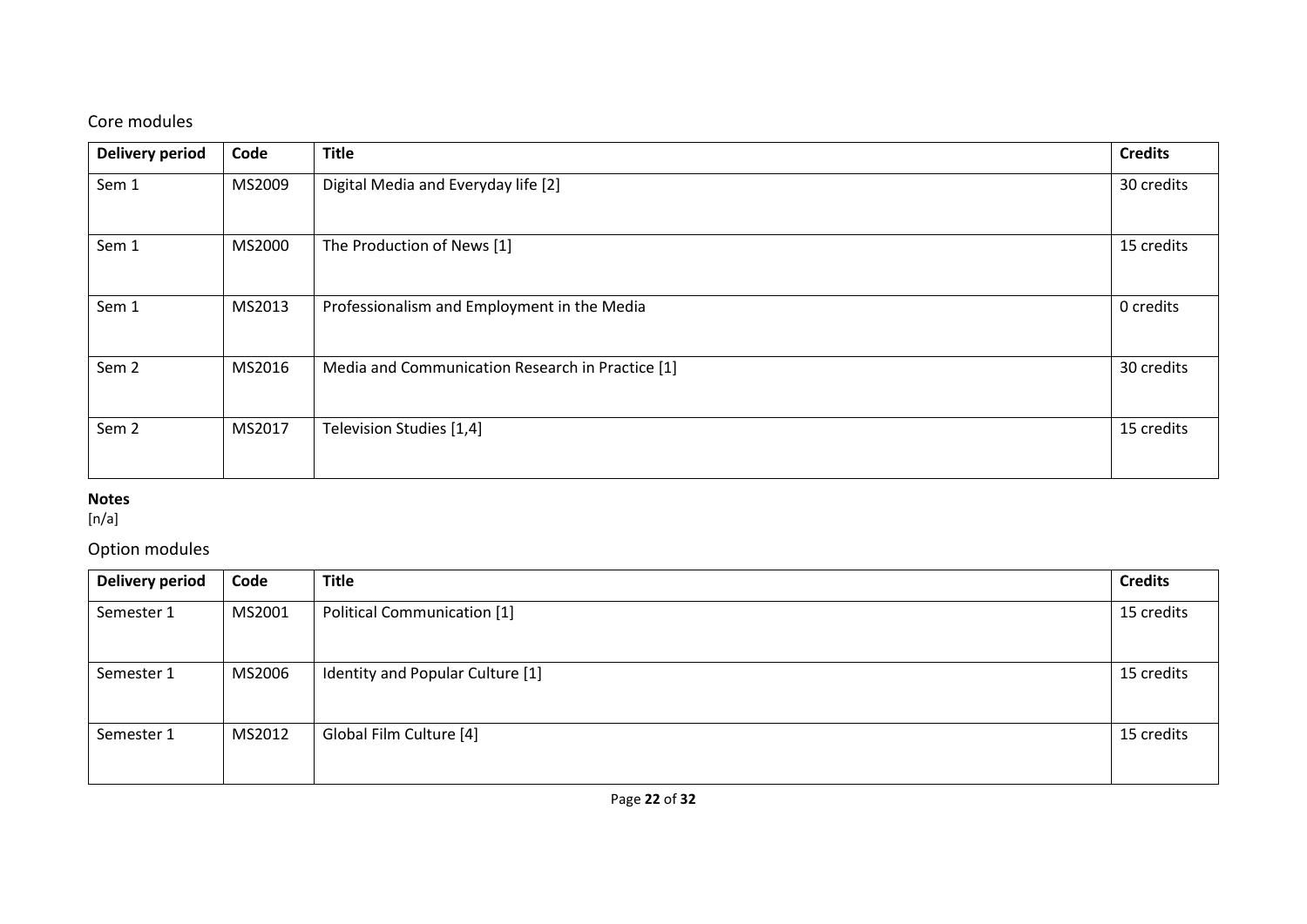| <b>Delivery period</b> | Code   | <b>Title</b>                           | <b>Credits</b> |
|------------------------|--------|----------------------------------------|----------------|
| Semester 2             | MS2003 | Introduction to Filmmaking [3]         | 15 credits     |
| Semester 2             | MS2005 | Working in the Creative Industries [4] | 15 credits     |
| Semester 2             | MS2010 | Journalism Studies [1]                 | 15 credits     |

#### **Notes**

This is an indicative list of option modules and not definitive of what will be available. Option module choice is also subject to availability, timetabling, student number restrictions and, where appropriate, students having taken appropriate pre-requisite modules.

### **Level 6/Year 3 2020/21**

### Credit breakdown

| <b>Status</b> | <b>Year long</b>   | Semester 1         | Semester 2         |
|---------------|--------------------|--------------------|--------------------|
| Core          | 60 credits         | Choose an<br>item. | Choose an<br>item. |
| Optional      | Choose an<br>item. | 30 credits         | 30 credits         |

120 credits in total

### Core modules

| Delivery period | <u>—</u><br>Code | <b>Title</b> | <b>Credits</b> |
|-----------------|------------------|--------------|----------------|
| Year long       | MS3030           | Dissertation | 60 credits     |

### **Notes**

 $[n/a]$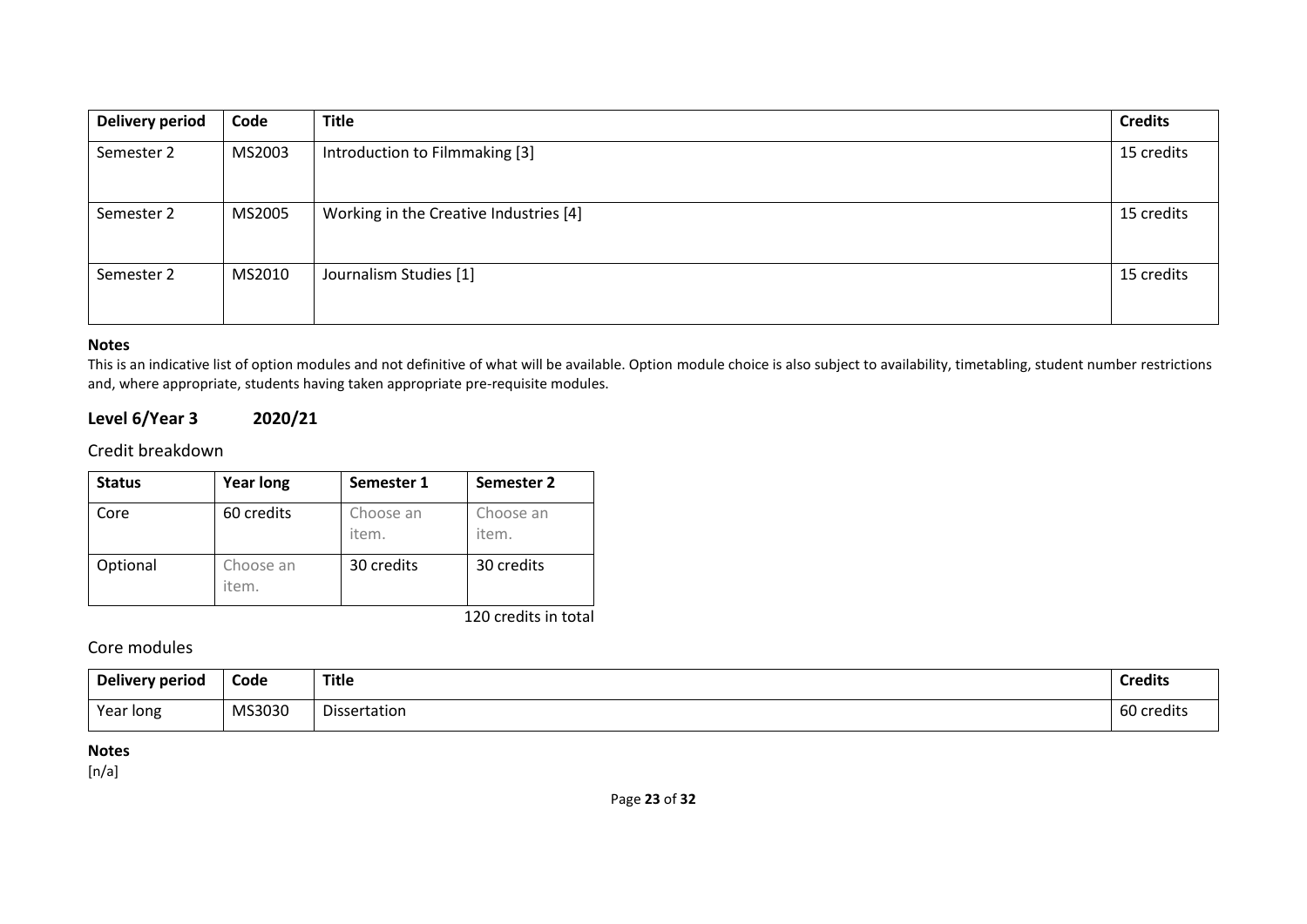### Option modules

| <b>Delivery period</b> | Code   | <b>Title</b>                               | <b>Credits</b> |
|------------------------|--------|--------------------------------------------|----------------|
| Semester 1             | MS3003 | Environmental Communication [1]            | 15 credits     |
| Semester 1             | MS3004 | Global Cultures [1]                        | 15 credits     |
| Semester 1             | MS3009 | The Media, Celebrity and Fan Culture [4]   | 15 credits     |
| Semester 1             | MS3013 | Media and the Body [4]                     | 15 credits     |
| Semester 1             | MS3014 | The Media on Film [4]                      | 15 credits     |
| Semester 1             | MS3024 | <b>Reporting Panics [2]</b>                | 15 credits     |
| Semester 1             | MS3041 | Media, Rights and Responsibilities [1]     | 15 credits     |
| Semester 2             | MS3000 | Media and Gender [4]                       | 15 credits     |
| Semester 2             | MS3005 | Music as Communication [4]                 | 15 credits     |
| Semester 2             | MS3019 | Advertising and Consumer Culture [4]       | 15 credits     |
| Semester 2             | MS3025 | Online Journalism: Theory and Practice [3] | 15 credits     |
| Semester 2             | MS3026 | Community Radio in Practice [3]            | 15 credits     |
| Semester 2             | MS3027 | Writing for PR [3]                         | 15 credits     |

#### **Notes**

This is an indicative list of option modules and not definitive of what will be available. Option module choice is also subject to availability, timetabling, student number restrictions and, where appropriate, students having taken appropriate pre-requisite modules.

The number/s in square brackets indicates the area of specialization, which have been numbered as follows:

- 1. Mass Communication
- 2. Digital Media
- 3. Media Practice
- 4. Film and Cultural Studies

Students may substitute approved modules from an institution participating in the University's Study Abroad programme.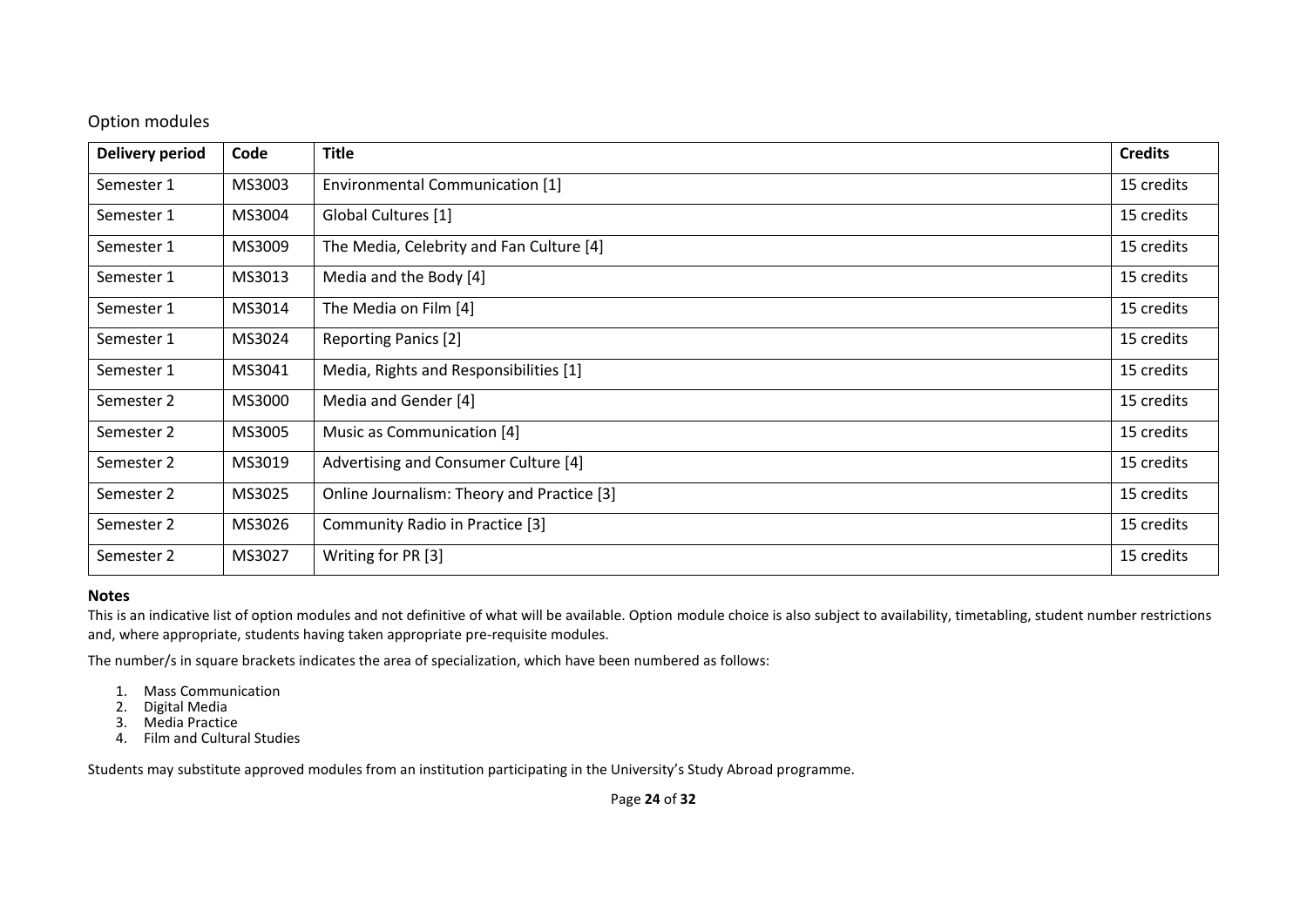# Media Studies - Major

# **Level 4/Year 1 2018/19**

# Credit breakdown

| <b>Status</b> | <b>Year long</b>   | Semester 1         | Semester 2         |
|---------------|--------------------|--------------------|--------------------|
| Core          | Choose an<br>item. | 45 credits         | 45 credits         |
| Optional      | Choose an<br>item. | Choose an<br>item. | Choose an<br>item. |

### 120 credits in total

# Core modules

| <b>Delivery period</b> | Code   | <b>Title</b>                                    | <b>Credits</b> |
|------------------------|--------|-------------------------------------------------|----------------|
| Sem 1                  | MS1001 | Introduction to Media and Communication [1,2,4] | 30 credits     |
| Sem 1                  | MS1011 | Media Origins [1,4]                             | 15 credits     |
| Sem 1                  | MS1009 | Introduction to Academic Skills                 | 0 credits      |
| Sem <sub>2</sub>       | MS1002 | Studying Media and Communication [1, 2, 4]      | 30 credits     |
| Sem <sub>2</sub>       | MS1010 | Creative Audiences [1, 4]                       | 15 credits     |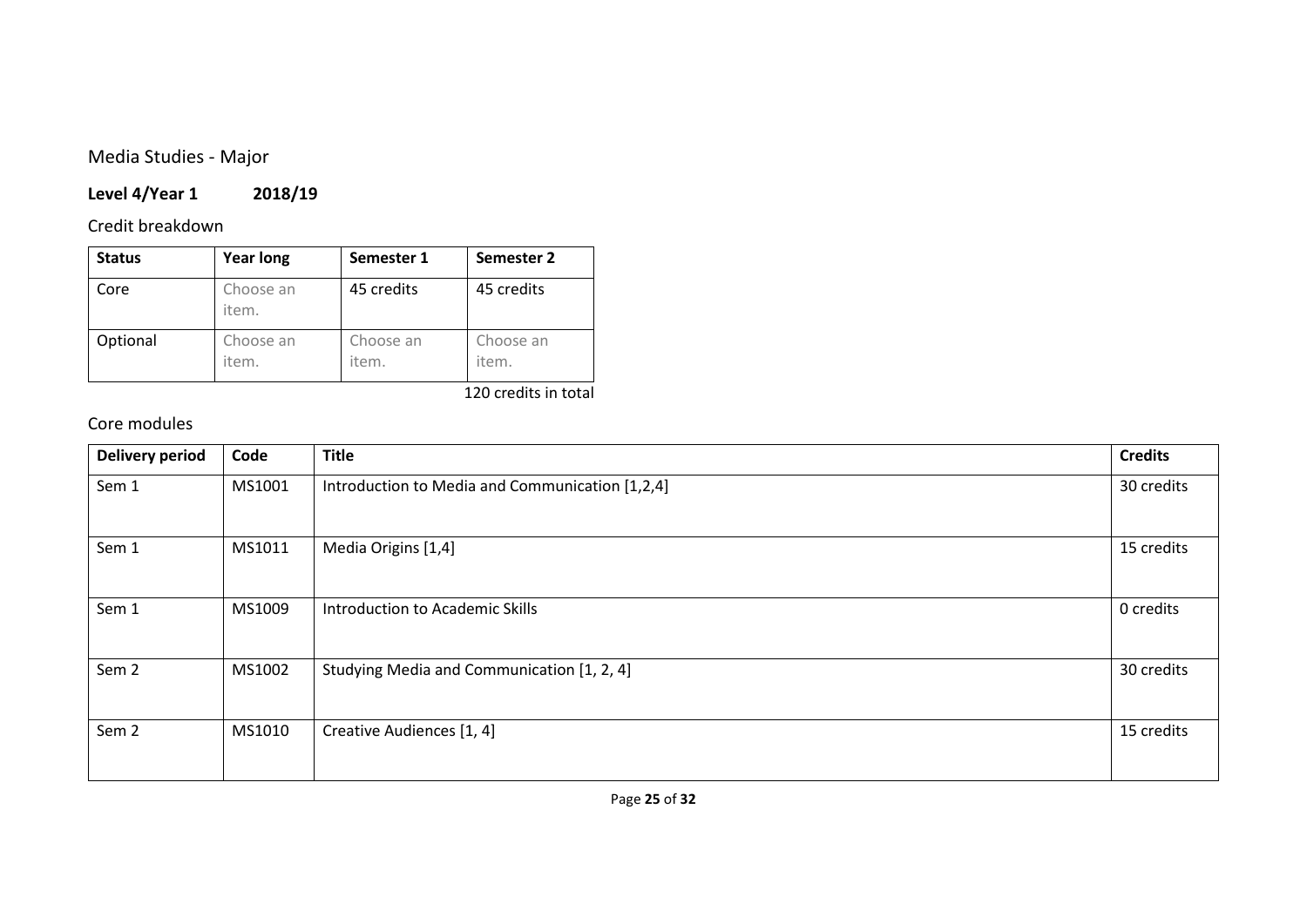### **Notes**

Students also take one module in each semester from their minor subject 15 credits

# **Level 5/Year 2 2019/20**

# Credit breakdown

| <b>Status</b> | <b>Year long</b>   | Semester 1         | Semester 2         |
|---------------|--------------------|--------------------|--------------------|
| Core          | Choose an<br>item. | 45 credits         | 45 credits         |
| Optional      | Choose an<br>item. | Choose an<br>item. | Choose an<br>item. |

### 120 credits in total

# Core modules

| <b>Delivery period</b> | Code   | <b>Title</b>                                     | <b>Credits</b> |
|------------------------|--------|--------------------------------------------------|----------------|
| Sem 1                  | MS2009 | Digital Media and Everyday life [2]              | 30 credits     |
| Sem 1                  | MS2000 | The Production of News [1]                       | 15 credits     |
| Sem <sub>2</sub>       | MS2016 | Media and Communication Research in Practice [1] | 30 credits     |
| Sem <sub>2</sub>       | MS2017 | Television Studies [1,4]                         | 15 credits     |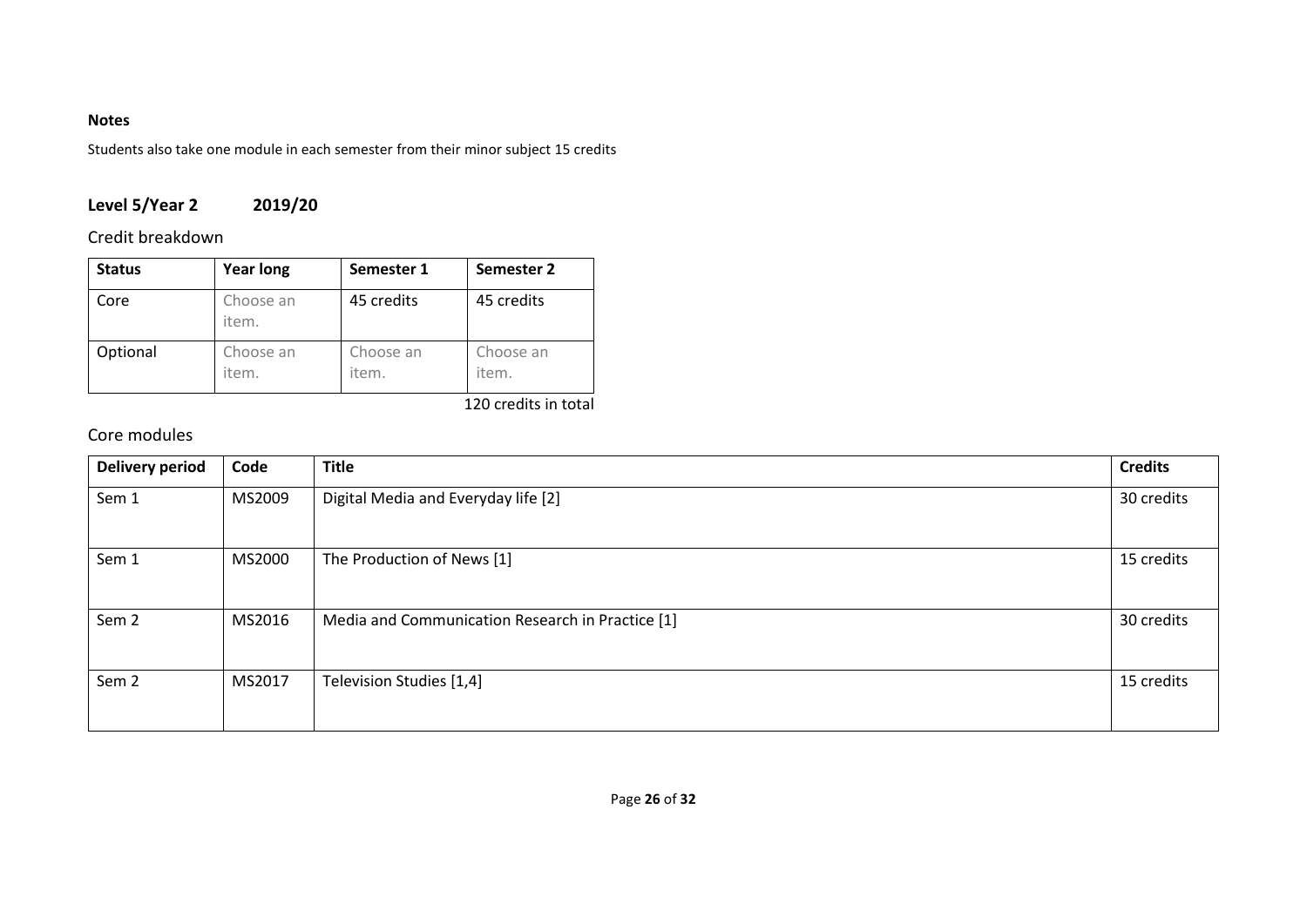### **Notes**

Students also take one module in each semester from their minor subject 15 credits

# **Level 6/Year 3 2020/21**

# Credit breakdown

| <b>Status</b> | <b>Year long</b>   | Semester 1         | Semester 2         |
|---------------|--------------------|--------------------|--------------------|
| Core          | 60 credits         | 15 credits         | 15 credits         |
| Optional      | Choose an<br>item. | Choose an<br>item. | Choose an<br>item. |

120 credits in total

# Core modules

| <b>Delivery period</b> | Code   | <b>Title</b>                             | <b>Credits</b> |
|------------------------|--------|------------------------------------------|----------------|
| Year long              | MS3030 | Dissertation                             | 60 credits     |
| Semester 1             | MS3009 | The Media, Celebrity and Fan Culture [4] | 15 credits     |
| Semester 2             | MS3019 | Advertising and Consumer Culture [4]     | 15 credits     |

### **Notes**

Students also take one module (15 credits) in each semester from their minor subject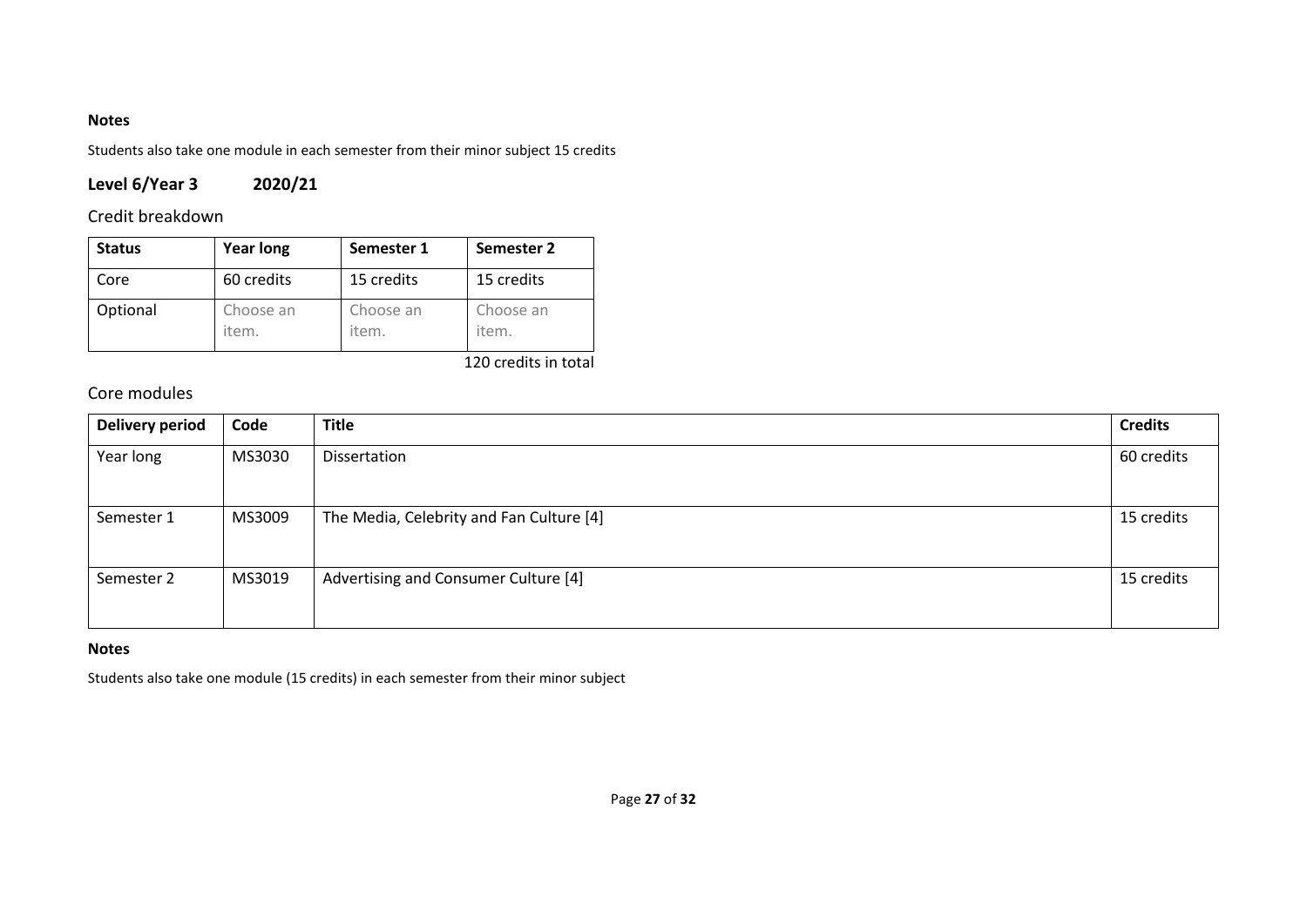## Media Studies - Minor

### **Level 4/Year 1 2018/19**

### Credit breakdown

| <b>Status</b> | <b>Year long</b>   | Semester 1         | Semester 2         |
|---------------|--------------------|--------------------|--------------------|
| Core          | Choose an<br>item. | 15 credits         | 15 credits         |
| Optional      | Choose an<br>item. | Choose an<br>item. | Choose an<br>item. |

120 credits in total

## Core modules

| Delivery period  | Code   | <b>Title</b>              | <b>Credits</b> |
|------------------|--------|---------------------------|----------------|
| Sem 1            | MS1011 | Media Origins [1,4]       | 15 credits     |
| Sem <sub>2</sub> | MS1010 | Creative Audiences [1, 4] | 15 credits     |

### **Notes**

Students also take 45 credits per semester of their major subject

# **Level 5/Year 2 2019/20**

Credit breakdown

| <b>Status</b> | <b>Year long</b>   | Semester 1 | Semester 2 |
|---------------|--------------------|------------|------------|
| Core          | Choose an<br>item. | 15 credits | 15 credits |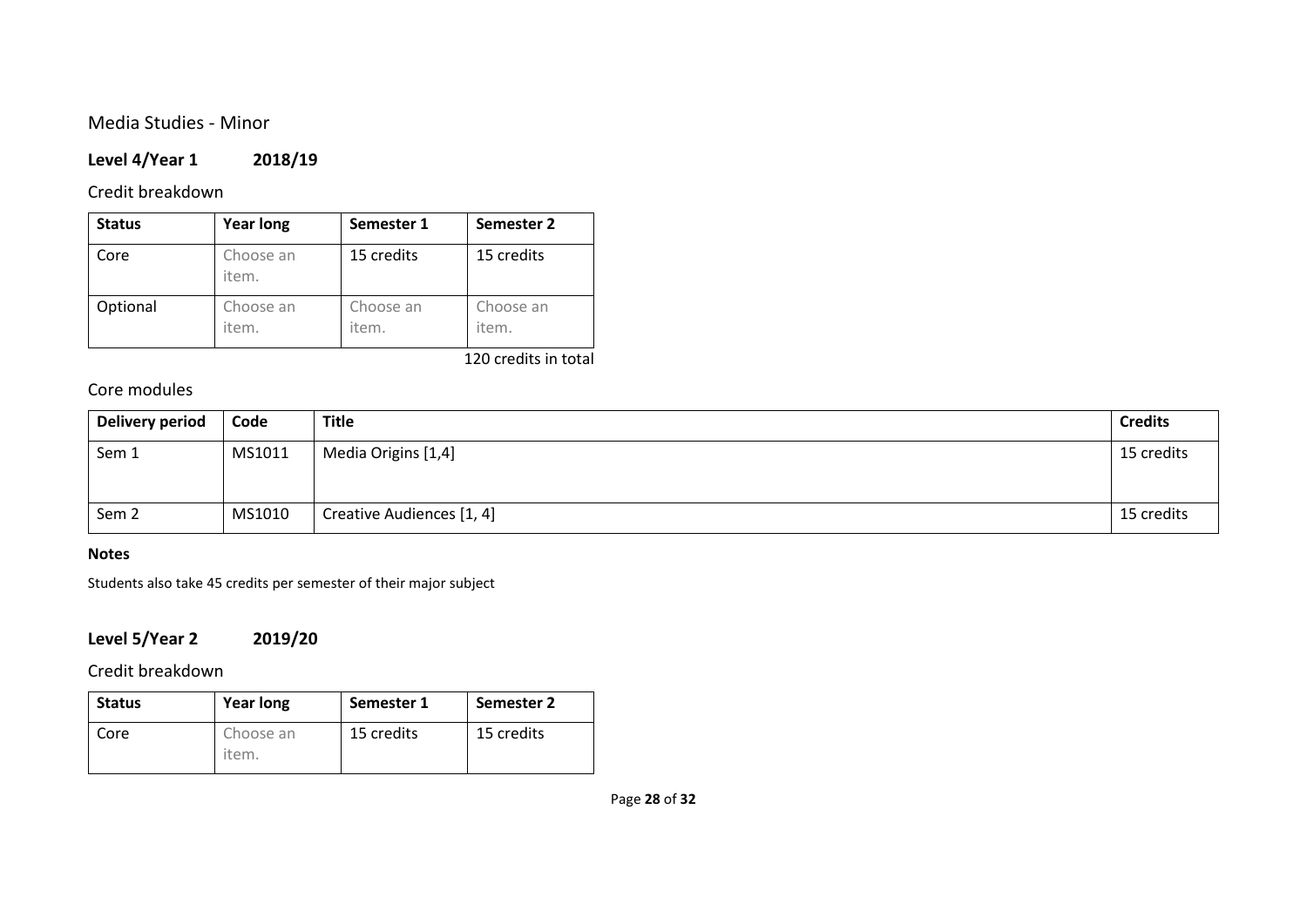| <b>Status</b> | <b>Year long</b> | Semester 1 | Semester 2 |
|---------------|------------------|------------|------------|
| Optional      | Choose an        | Choose an  | Choose an  |
|               | item.            | item.      | item.      |

120 credits in total

# Core modules

| Delivery period | Code   | Title                      | <b>Credits</b> |
|-----------------|--------|----------------------------|----------------|
| Sem 1           | MS2000 | The Production of News [1] | 15 credits     |
| Sem 2           | MS2017 | Television Studies [1,4]   | 15 credits     |

### **Notes**

Students also take 45 credits per semester of their major subject

# **Level 6/Year 3 2020/21**

# Credit breakdown

| <b>Status</b> | <b>Year long</b>   | Semester 1         | Semester 2         |
|---------------|--------------------|--------------------|--------------------|
| Core          | Choose an<br>item. | 15 credits         | 15 credits         |
| Optional      | Choose an<br>item. | Choose an<br>item. | Choose an<br>item. |

120 credits in total

## Core modules

| <b>Delivery period</b> | Code   | <b>Title</b>                             | <b>Credits</b> |
|------------------------|--------|------------------------------------------|----------------|
| Semester 1             | MS3009 | The Media, Celebrity and Fan Culture [4] | 15 credits     |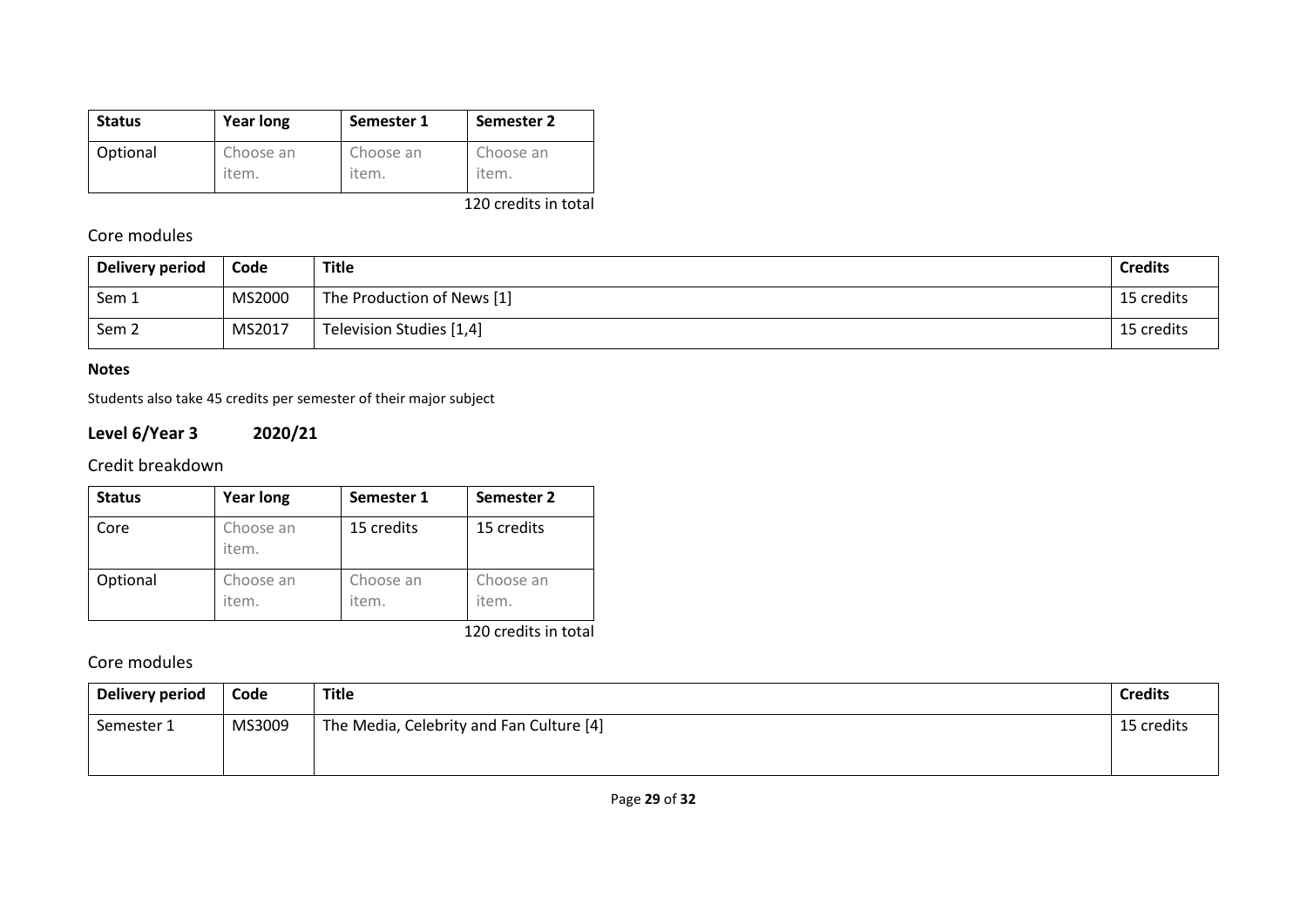| Delivery period | Code   | Title                                | <b>Credits</b> |
|-----------------|--------|--------------------------------------|----------------|
| Semester 2      | MS3019 | Advertising and Consumer Culture [4] | 15 credits     |

### **Notes**

Students also take 45 credits per semester of their major subject

# **Appendix 2: Module specifications**

See undergraduat[e module specification database](http://www.le.ac.uk/sas/courses/documentation) (Note - modules are organized by year of delivery).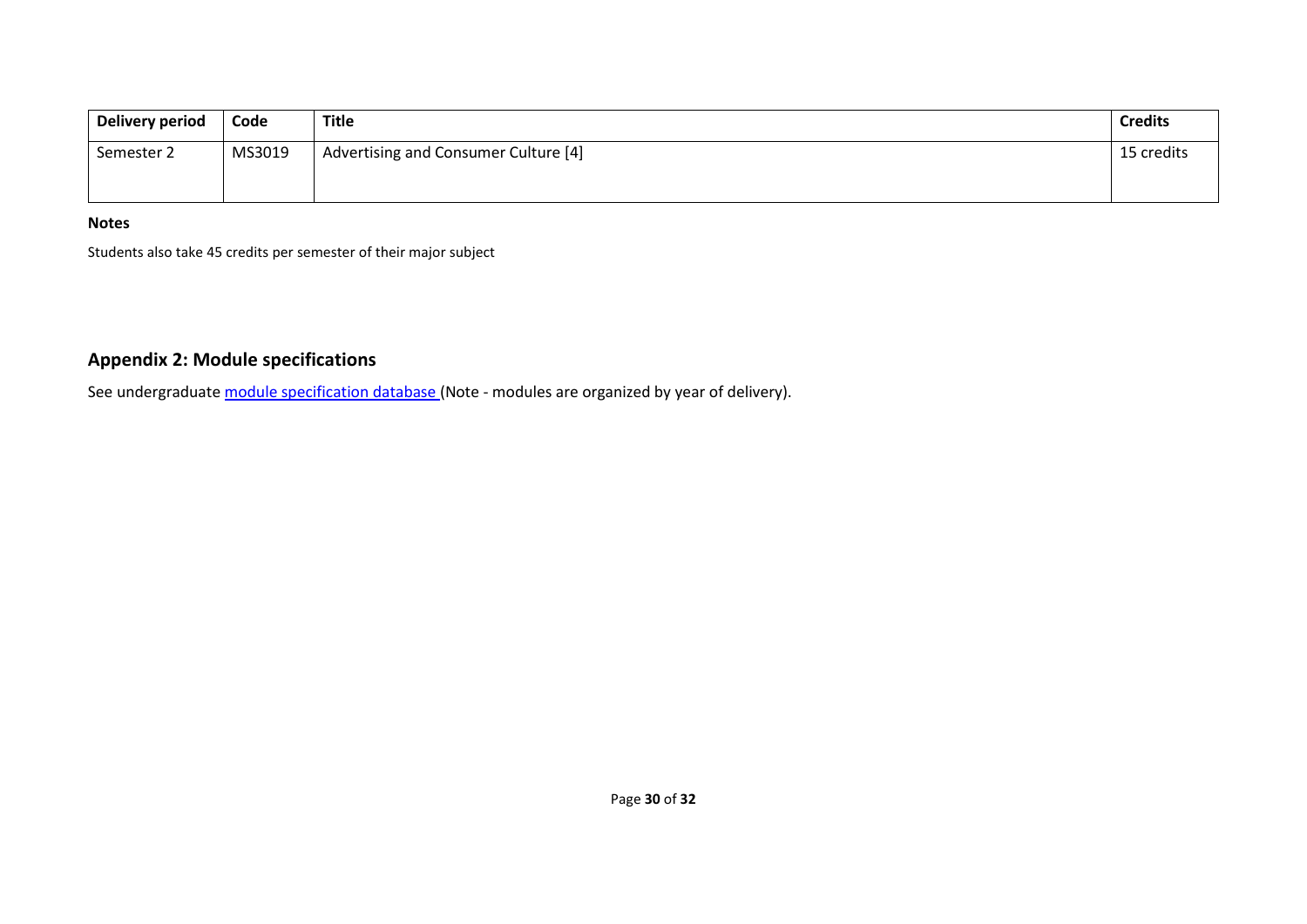**Appendix 3: Skills matrix**